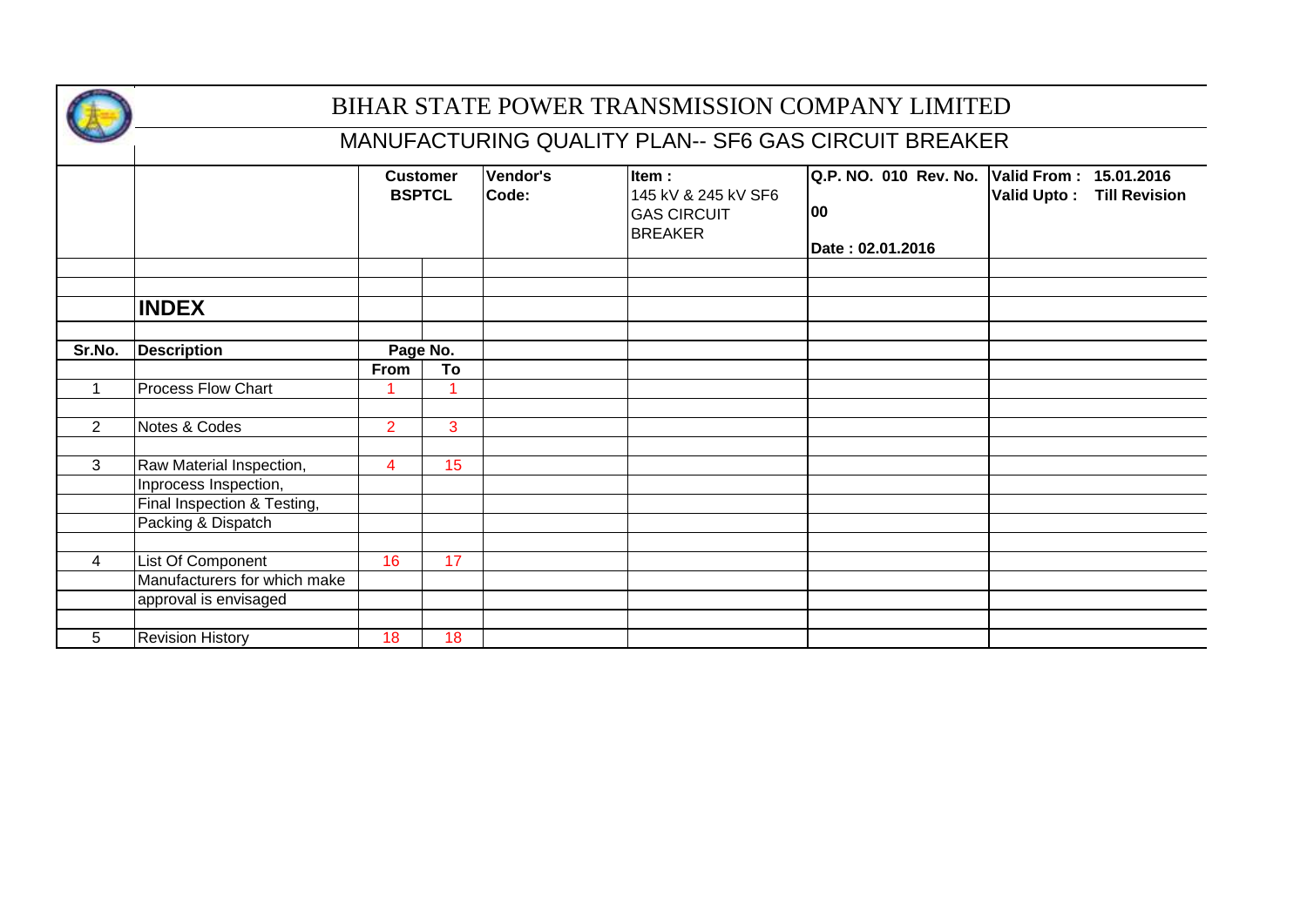### **MANUFACTURING QUALITY PLAN-- SF6 GAS CIRCUIT BREAKER**

|  |                 | _________________________ |          |                     |                                  |                    |      |
|--|-----------------|---------------------------|----------|---------------------|----------------------------------|--------------------|------|
|  | <b>Customer</b> | <b>BSPTCL</b>             | Vendor's | ltem:               | $ Q.P. NQ. 010$ Rev. Valid From: |                    |      |
|  |                 |                           | Code:    | 145 kV &            |                                  | 15.01.2016         |      |
|  |                 |                           |          | $245$ kV SF6 No. 00 |                                  | <b>Valid Upto:</b> | Till |
|  |                 |                           |          | GAS                 |                                  | <b>Revision</b>    |      |
|  |                 |                           |          | <b>CIRCUIT</b>      |                                  |                    |      |
|  |                 |                           |          | <b>BREAKER</b>      | Date: 02.01.2016                 |                    |      |
|  |                 |                           |          |                     |                                  |                    |      |

**PROCESS FLOWCHART FOR 145kV/245 kV SF6 GAS CIRCUIT BREAKERS.** (MQP No. 010 )

| <b>ERIAL</b><br>DA W<br>KA W<br>MA L | <b>TALE</b><br><b>INSPECTION</b><br><b>BOOK</b><br>79 J J<br>. | TESTING<br><b>CONTRACTOR</b><br><b>INSPEC</b><br>'TION<br>`''NA.<br>. GV | DESI<br><b>TROL</b><br><b>PACKING</b><br>. |
|--------------------------------------|----------------------------------------------------------------|--------------------------------------------------------------------------|--------------------------------------------|
| <b>INSPECTION</b>                    |                                                                |                                                                          |                                            |

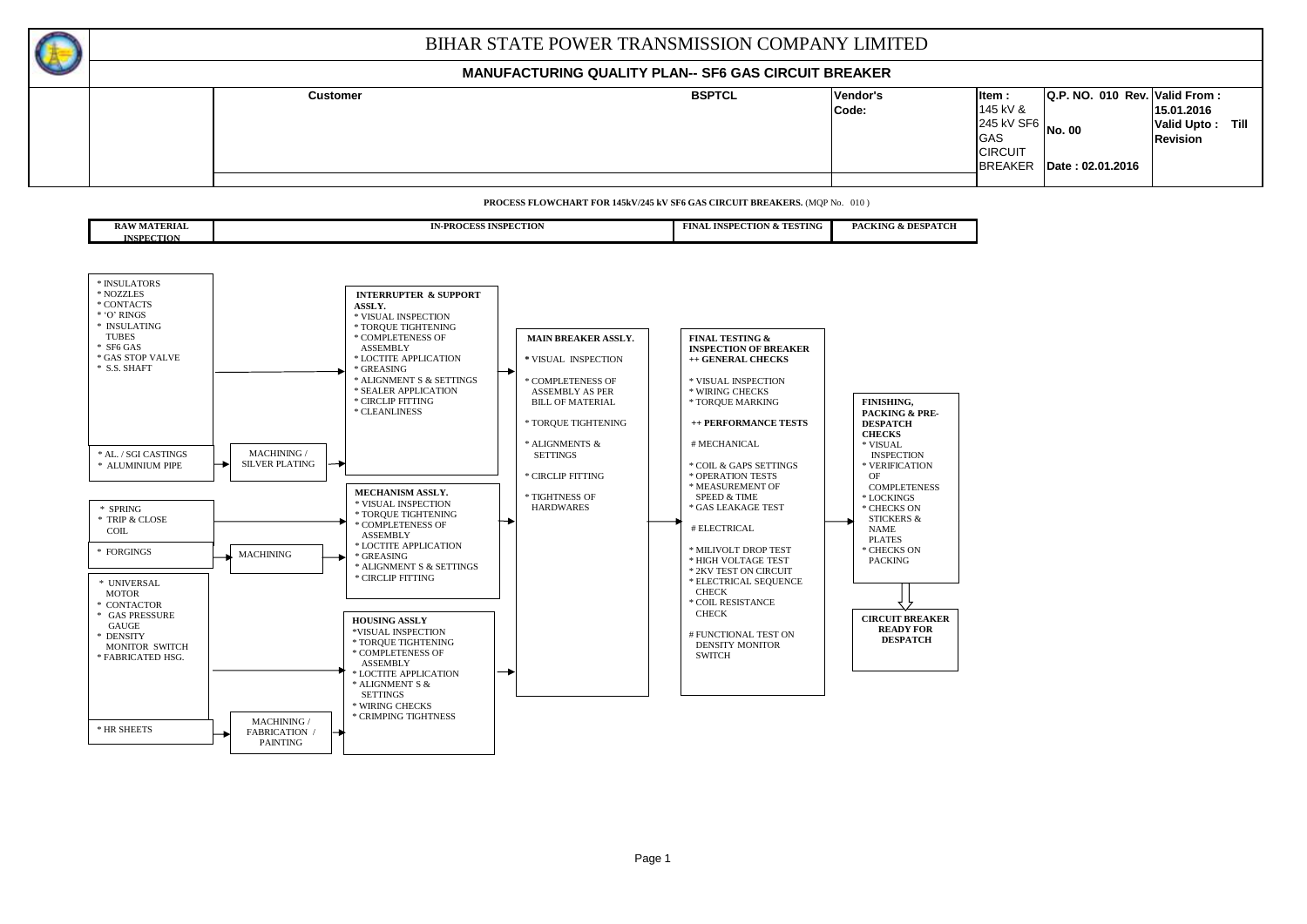| í                   |  |
|---------------------|--|
|                     |  |
|                     |  |
|                     |  |
| $\overline{a}$<br>ţ |  |

|              | Manufacturer, Name & Add.                                                | Customer      | Item:                                                                                                                                                                                      | Vendor's Code |     | QP No.                     | 10                                                         | Valid from: |  | 15.01.2016                                                                                                                                                                                  |
|--------------|--------------------------------------------------------------------------|---------------|--------------------------------------------------------------------------------------------------------------------------------------------------------------------------------------------|---------------|-----|----------------------------|------------------------------------------------------------|-------------|--|---------------------------------------------------------------------------------------------------------------------------------------------------------------------------------------------|
|              |                                                                          | <b>BSPTCL</b> | 145 kV & 245 kV SF6 GAS                                                                                                                                                                    |               |     | Rev. No.                   | $\Omega$                                                   | Valid upto: |  | <b>Till Revision</b>                                                                                                                                                                        |
|              |                                                                          |               |                                                                                                                                                                                            |               |     |                            |                                                            |             |  |                                                                                                                                                                                             |
| Code 1       | Indicates place where testing is planned to be performed i.e. Inspection |               |                                                                                                                                                                                            | Code 2        |     |                            | Indicates who has to perform the tests i.e. Testing Agency |             |  |                                                                                                                                                                                             |
| A            | At Equipment Manufacturer's works                                        |               |                                                                                                                                                                                            |               |     | The Equipment Manufacturer |                                                            |             |  |                                                                                                                                                                                             |
| B            | At Component Manufacturer's works                                        |               |                                                                                                                                                                                            | Κ             |     |                            | The Component Manufacturer                                 |             |  |                                                                                                                                                                                             |
| $\mathsf{C}$ | At Authorised Distributor's place                                        |               |                                                                                                                                                                                            | L             |     | The Third Party            |                                                            |             |  |                                                                                                                                                                                             |
| D            | At Independent Lab                                                       |               |                                                                                                                                                                                            | M             |     | The Turnkey Contractor     |                                                            |             |  |                                                                                                                                                                                             |
| Ε            | At Turn Key Contractor's location                                        |               |                                                                                                                                                                                            |               |     |                            |                                                            |             |  |                                                                                                                                                                                             |
| F            | Not specified                                                            |               |                                                                                                                                                                                            |               |     |                            |                                                            |             |  |                                                                                                                                                                                             |
|              |                                                                          |               |                                                                                                                                                                                            |               |     |                            |                                                            |             |  |                                                                                                                                                                                             |
| Code 3       | Indicates who shall witness the tests i.e. Witnessing Agency             |               |                                                                                                                                                                                            | Code 4        |     |                            | Review of Test Reports/Certificates                        |             |  |                                                                                                                                                                                             |
| P            | Component Manufacturer itself                                            |               |                                                                                                                                                                                            | W             |     | By Equipment manufacturer  |                                                            |             |  |                                                                                                                                                                                             |
| Q            | Component Manufacturer and Equipment Manufacturer                        |               |                                                                                                                                                                                            | X             |     |                            | By Contractor during product/process inspection            |             |  |                                                                                                                                                                                             |
| R            | Component Manufacturer, Equipment Manufacturer and Contractor            |               |                                                                                                                                                                                            | Y             |     |                            | By BSPTCL during product/process inspection                |             |  |                                                                                                                                                                                             |
| S            | Equipment Manufacturer itself                                            |               |                                                                                                                                                                                            | Z             |     |                            |                                                            |             |  | By Contractor and/or BSPTCL during product/process inspection                                                                                                                               |
| $\mathsf{T}$ | <b>Equipment Manufacturer and Contractor</b>                             |               |                                                                                                                                                                                            |               |     |                            |                                                            |             |  |                                                                                                                                                                                             |
| U            | Equipment Mannufacturer, Contractor and BSPTCL                           |               |                                                                                                                                                                                            |               |     |                            |                                                            |             |  |                                                                                                                                                                                             |
| $\vee$       | Third Party itself                                                       |               |                                                                                                                                                                                            |               |     |                            |                                                            |             |  |                                                                                                                                                                                             |
|              |                                                                          |               |                                                                                                                                                                                            |               |     |                            |                                                            |             |  |                                                                                                                                                                                             |
|              |                                                                          |               |                                                                                                                                                                                            |               |     |                            |                                                            |             |  | Whether test records required to be submitted after final inspection for issuance of                                                                                                        |
| Code 5       | Whether specific approval of sub-vendor / Component make is envisaged?   |               |                                                                                                                                                                                            | Code 6        |     |                            | Dispatch Instructions/Clearance?                           |             |  |                                                                                                                                                                                             |
| Ε            | Envisaged                                                                |               |                                                                                                                                                                                            | Y             | Yes |                            |                                                            |             |  |                                                                                                                                                                                             |
| N            | Not Envisaged                                                            |               |                                                                                                                                                                                            | N             | No. |                            |                                                            |             |  |                                                                                                                                                                                             |
|              |                                                                          |               |                                                                                                                                                                                            |               |     |                            |                                                            |             |  |                                                                                                                                                                                             |
| Notes:       |                                                                          |               |                                                                                                                                                                                            |               |     |                            |                                                            |             |  |                                                                                                                                                                                             |
|              |                                                                          |               | 1. The MQP should be read in conjunction with BSPTCL specification and shall deem to include additional tests if any required as per the contract.                                         |               |     |                            |                                                            |             |  |                                                                                                                                                                                             |
|              |                                                                          |               |                                                                                                                                                                                            |               |     |                            |                                                            |             |  |                                                                                                                                                                                             |
|              |                                                                          |               | 2. BSPTCL specification shall include provisions of letter of Award, BSPTCL approved drawings /technical data sheet / BOM / test schedule / test procedure                                 |               |     |                            |                                                            |             |  |                                                                                                                                                                                             |
|              | applicable to the specific contract.                                     |               |                                                                                                                                                                                            |               |     |                            |                                                            |             |  |                                                                                                                                                                                             |
|              |                                                                          |               |                                                                                                                                                                                            |               |     |                            |                                                            |             |  |                                                                                                                                                                                             |
|              |                                                                          |               | 3. In case of any contradiction between the manufacturer's plant standards, this MQP and BSPTCL specification following precedence shall be followed :-                                    |               |     |                            |                                                            |             |  |                                                                                                                                                                                             |
| a)           | <b>BSPTCL</b> specification .                                            |               |                                                                                                                                                                                            |               |     |                            |                                                            |             |  |                                                                                                                                                                                             |
| b)           | This MANUFACTURING QUALITY PLAN-- SF6 GAS CIRCUIT BREAKER                |               |                                                                                                                                                                                            |               |     |                            |                                                            |             |  |                                                                                                                                                                                             |
| $\mathsf{C}$ | Manufacturer's plant standards                                           |               |                                                                                                                                                                                            |               |     |                            |                                                            |             |  |                                                                                                                                                                                             |
|              |                                                                          |               |                                                                                                                                                                                            |               |     |                            |                                                            |             |  |                                                                                                                                                                                             |
|              |                                                                          |               | 4. It is the responsibility of the manufacturer to ensure that this document is readily available at their works, as well as at the works of their sub vendors in order to avoid any delay |               |     |                            |                                                            |             |  |                                                                                                                                                                                             |
|              | at the time of inspection.                                               |               |                                                                                                                                                                                            |               |     |                            |                                                            |             |  |                                                                                                                                                                                             |
|              |                                                                          |               |                                                                                                                                                                                            |               |     |                            |                                                            |             |  |                                                                                                                                                                                             |
|              |                                                                          |               | 5. The manufacturer shall ensure that their as well as their sub vendors control, metering & testing instruments are duly calibrated and should have calibration certificates traceable.   |               |     |                            |                                                            |             |  |                                                                                                                                                                                             |
|              |                                                                          |               | to Indian / International standards . Calibration records should be available during inspection by BSPTCL . Key testing instruments will be calibrated only                                |               |     |                            |                                                            |             |  |                                                                                                                                                                                             |
|              | by NABL accredited laboratories.                                         |               |                                                                                                                                                                                            |               |     |                            |                                                            |             |  |                                                                                                                                                                                             |
|              |                                                                          |               |                                                                                                                                                                                            |               |     |                            |                                                            |             |  |                                                                                                                                                                                             |
|              |                                                                          |               | 6. In case of any tests being carried out at third party lab, such lab / facility should be NABL accredited / accepted by BSPTCL.                                                          |               |     |                            |                                                            |             |  |                                                                                                                                                                                             |
|              |                                                                          |               |                                                                                                                                                                                            |               |     |                            |                                                            |             |  |                                                                                                                                                                                             |
|              |                                                                          |               | of equipment/items being offered for inspection, so that BSPTCL can inform in advance to keep the selected samples ready for witnessing.                                                   |               |     |                            |                                                            |             |  | 7. Witnessing of Acceptance Tests by BSPTCL shall be on 10% of the number of samples for acceptance test. The Contractor or Equipment Manufacturer will inform in advance the serial number |
|              |                                                                          |               |                                                                                                                                                                                            |               |     |                            |                                                            |             |  |                                                                                                                                                                                             |
|              |                                                                          |               | 8. The manufacturer shall maintain the proper co-relation of test certificates from raw material stage to finished product stage and the records should be available during inspection     |               |     |                            |                                                            |             |  |                                                                                                                                                                                             |
| by BSPTCL    |                                                                          |               |                                                                                                                                                                                            |               |     |                            |                                                            |             |  |                                                                                                                                                                                             |
|              |                                                                          |               |                                                                                                                                                                                            |               |     |                            |                                                            |             |  |                                                                                                                                                                                             |
|              |                                                                          |               |                                                                                                                                                                                            |               |     |                            |                                                            |             |  |                                                                                                                                                                                             |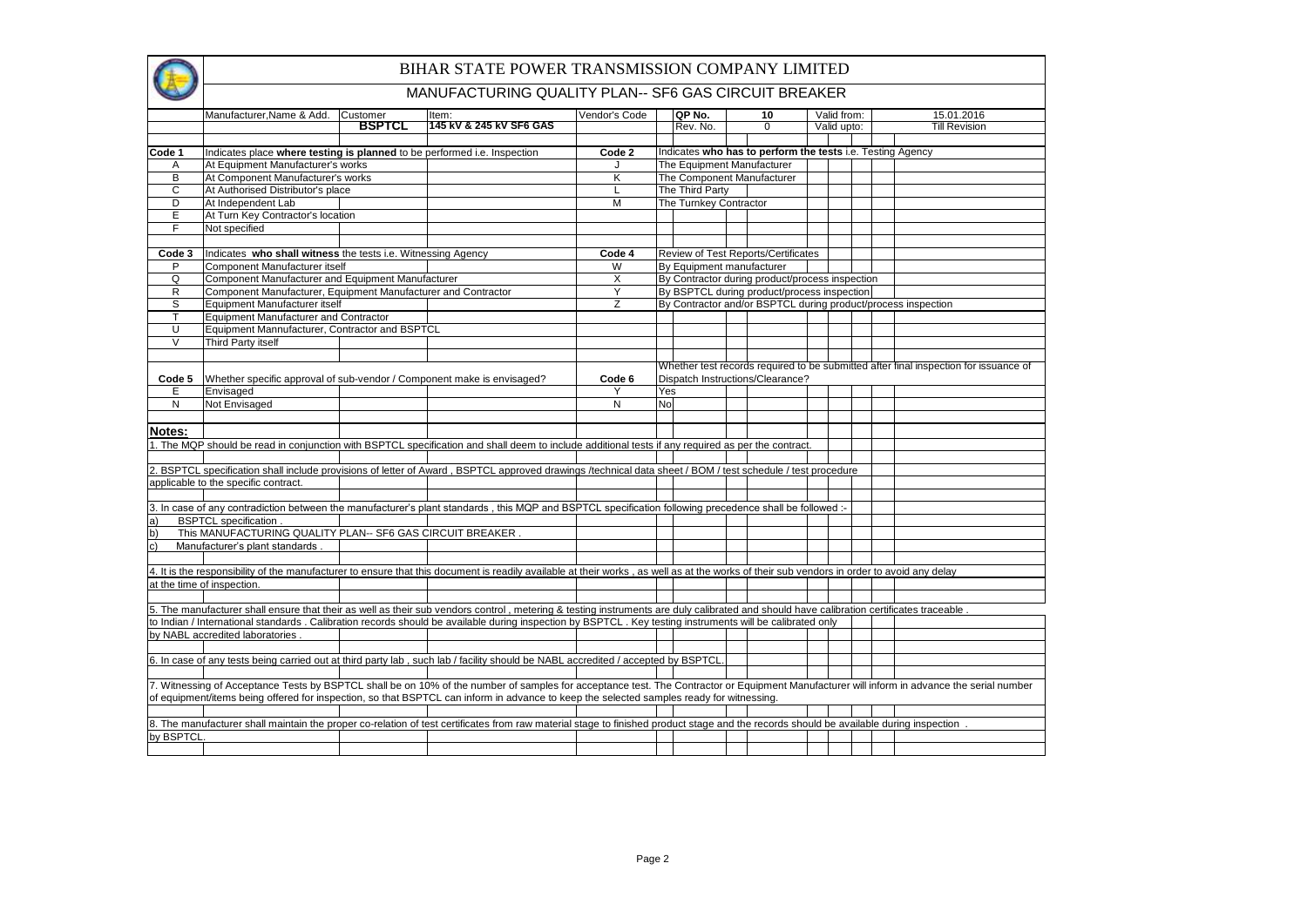| Manufacturer, Name & Add.                                                                                                                                                     | Customer      | Item:                             | Vendor's Code | QP No.                       | 10 | Valid from: |  | 15.01.2016           |
|-------------------------------------------------------------------------------------------------------------------------------------------------------------------------------|---------------|-----------------------------------|---------------|------------------------------|----|-------------|--|----------------------|
|                                                                                                                                                                               | <b>BSPTCL</b> | 145 KV & 245 KV SF6 GAS           |               | Rev. No.                     |    | Valid upto: |  | <b>Till Revision</b> |
| I9.<br>Manufacturer shall show the approval of BSPTCL engineering for all contract specific type tests, including specific type tests if any as per the BSPTCL specification, |               |                                   |               |                              |    |             |  |                      |
| at the time of final inspection.                                                                                                                                              |               |                                   |               |                              |    |             |  |                      |
|                                                                                                                                                                               |               |                                   |               |                              |    |             |  |                      |
| 10. All packing cases should be marked with BSPTCL LOA details, name of project, item description and Dispatch Instructions/Clearance number                                  |               |                                   |               |                              |    |             |  |                      |
| (by which material has been cleared for dispatch)                                                                                                                             |               |                                   |               |                              |    |             |  |                      |
|                                                                                                                                                                               |               |                                   |               |                              |    |             |  |                      |
| 11. One copy of test report, Dispatch Instructions/Clearance & MICC shall also be sent along with consignment.                                                                |               |                                   |               |                              |    |             |  |                      |
|                                                                                                                                                                               |               |                                   |               |                              |    |             |  |                      |
| 12. Inspection of spare items ordered by BSPTCL shall also be governed by the provisions of this MQP. Items if not governed under MQP shall be offered for inspection as per  |               |                                   |               |                              |    |             |  |                      |
| BSPTCL specifications / Relevant-Indian / International Specification.                                                                                                        |               |                                   |               |                              |    |             |  |                      |
|                                                                                                                                                                               |               |                                   |               |                              |    |             |  |                      |
| 13. The manufacturer shall align their quality system and that of their sub-vendors to the requirements of latest ISO 9000 quality standards in a time bound manner           |               |                                   |               |                              |    |             |  |                      |
|                                                                                                                                                                               |               |                                   |               |                              |    |             |  |                      |
| 14. The list of component manufacturers for which sub-vendor approval are envisaged is enclosed herewith.                                                                     |               |                                   |               |                              |    |             |  |                      |
|                                                                                                                                                                               |               |                                   |               |                              |    |             |  |                      |
| 15. BSPTCL may review the effective implementation of the processes during the product-inspection / process-inspection.                                                       |               |                                   |               |                              |    |             |  |                      |
| In case any violation in process or process parameters are observed, the reason along with corrective & preventive measures shalll be conveyed to BSPTCL within 2 weeks.      |               |                                   |               |                              |    |             |  |                      |
|                                                                                                                                                                               |               |                                   |               |                              |    |             |  |                      |
| 16. In case the Terminal Connectors are being supplied, separate approved MQP for terminal connector shall be applicable.                                                     |               |                                   |               |                              |    |             |  |                      |
|                                                                                                                                                                               |               |                                   |               |                              |    |             |  |                      |
| 17. Any addition/change in new vendor/design/process shall call for review by BSPTCL & change in MQP, if necessary.                                                           |               |                                   |               |                              |    |             |  |                      |
|                                                                                                                                                                               |               |                                   |               |                              |    |             |  |                      |
| 18. Repair procedure notes.                                                                                                                                                   |               |                                   |               |                              |    |             |  |                      |
|                                                                                                                                                                               |               |                                   |               |                              |    |             |  |                      |
| <b>EM: Equipment Manufacturer</b>                                                                                                                                             |               | <b>CM: Component Manufacturer</b> |               | <b>TC: Test Certificates</b> |    |             |  |                      |
|                                                                                                                                                                               |               |                                   |               |                              |    |             |  |                      |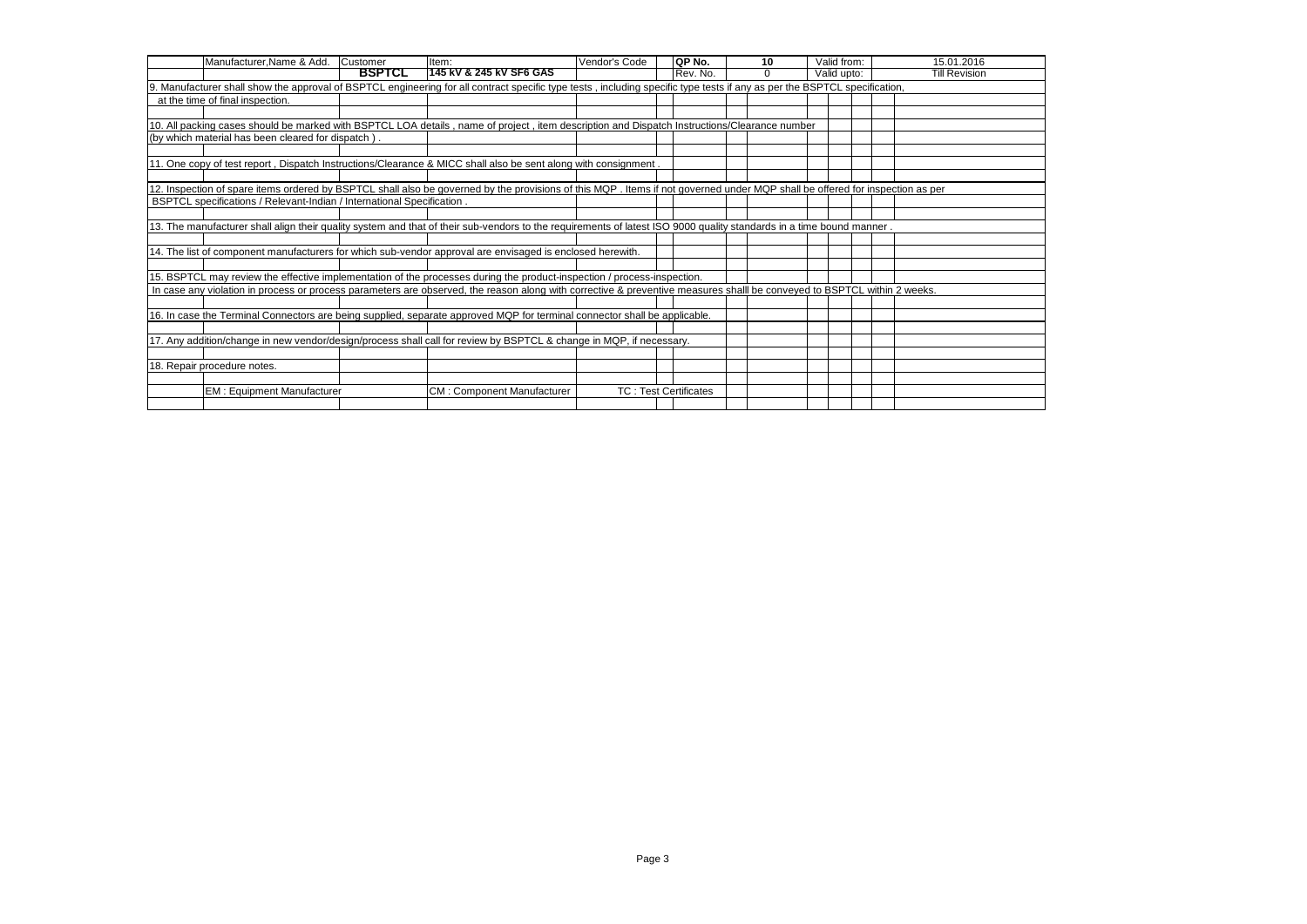|                   |                                                                                                          |                   |                                           |                                                            | BIHAR STATE POWER TRANSMISSION COMPANY LIMITED                             |                                            |              |   |            |           |                             |                                                     |
|-------------------|----------------------------------------------------------------------------------------------------------|-------------------|-------------------------------------------|------------------------------------------------------------|----------------------------------------------------------------------------|--------------------------------------------|--------------|---|------------|-----------|-----------------------------|-----------------------------------------------------|
|                   |                                                                                                          |                   |                                           |                                                            | MANUFACTURING QUALITY PLAN-- SF6 GAS CIRCUIT BREAKER                       |                                            |              |   |            |           |                             |                                                     |
|                   |                                                                                                          |                   | <b>Customer</b><br><b>BSPTCL</b>          | Vendor's<br>Code:                                          | Item:<br>72.5 KV / 145KV/245KV SP-<br>SP SF6 GAS CIRCUIT<br><b>BREAKER</b> | Q.P. NO. 010 Rev. No. 00<br>Date: 02.01.16 |              |   |            |           |                             | Valid From: 15.01.2016<br>Valid Upto: Till Revision |
| Sr.No.            | Components / Operations & Description<br>of Test                                                         | Type of Check     | Quantam of check /<br>Sampling with basis | Reference documents                                        | Acceptance norm                                                            | Format of record                           |              |   |            | Codes     |                             | Remarks                                             |
|                   | Section A : Raw material inspection                                                                      |                   |                                           |                                                            |                                                                            |                                            | $\mathbf{1}$ | 2 |            |           | $3 \quad 4 \quad 5 \quad 6$ |                                                     |
| 1.0<br>1.1<br>1.2 | <b>INTERRUPTER &amp; SUPPORT</b><br><b>INSULATORS</b><br><b>Visual Check</b><br><b>Dimensional Check</b> | Visual<br>Measure | 100%<br>$2$ /lot                          | Plant Drg.<br>As per approved GTP and<br>Drawing of BSPTCL | No damage<br>Plant Drg.<br>As per approved GTP and<br>Drawing of BSPTCL    | <b>CMTC</b><br><b>CMTC</b>                 | B<br>lв.     |   | K P<br>K P | W<br>W    | E<br>IN<br>IN.              |                                                     |
| 1.3               | <b>Electrical Routine Tests</b>                                                                          | Electrical        | 100%                                      | Mat Spec<br>As per EM<br>IEC: 62155                        | Mat Spec<br>As per EM<br>IEC: 62155                                        | <b>CMTC</b>                                | lв           |   | K P        | W         | <b>N</b>                    |                                                     |
| 1.4               | Porosity test                                                                                            | Physical          | $1/$ lot                                  |                                                            |                                                                            | <b>CMTC</b>                                | B            |   | K P        | W         | <b>N</b>                    |                                                     |
| 1.5               | Temperature cycle test                                                                                   | Thermal           | $2$ /lot                                  |                                                            |                                                                            | <b>CMTC</b>                                | lв           |   | K P        | W         | <b>N</b>                    |                                                     |
| 1.6               | Ultrasonic test                                                                                          | Physical          | 100%                                      |                                                            |                                                                            | <b>CMTC</b>                                | lв           |   | K P        | W         | <b>N</b>                    |                                                     |
| 1.7               | Hydraulic Test (Inner Pressure)                                                                          | Physical          | 100%                                      |                                                            |                                                                            | <b>CMTC</b>                                | lв           |   | K P        | ${\sf W}$ | IN.                         |                                                     |
| 1.8               | <b>Hydraulic Burst Pressure Test</b>                                                                     | Physical          | $1/$ lot                                  |                                                            |                                                                            | <b>CMTC</b>                                | B            |   | K P        | W         | <b>N</b>                    |                                                     |
| 1.9               | (Inner Pressure)<br>Bending load test in 4<br>directions at 50% specified                                | Mechanical        | 100%                                      |                                                            |                                                                            | <b>CMTC</b>                                | l B          |   | K P        | W         | <b>N</b>                    |                                                     |
| 1.10              | (Mechanical Strength)<br>Bending load test in 4<br>directions at 100% specified                          | Mechanical        | $1/$ lot                                  |                                                            |                                                                            | <b>CMTC</b>                                | l B          |   | K P        | W         | IN.                         |                                                     |
| 1.11              | (Mechanical Strength)<br>Cube test on cement                                                             | Mechanical        | $1/$ lot                                  |                                                            |                                                                            | <b>CMTC</b>                                | B            |   | K P        | W         | IN.                         |                                                     |
| 2.0<br>2.1        | <b>INSULATING TUBE/ PULL ROD</b><br><b>Visual Check</b>                                                  | Visual            | 100%                                      |                                                            | No damage                                                                  | <b>CMTC</b>                                | lв           |   | K P        | W         | E<br>N                      |                                                     |
| 2.2               | Dimensions of Rod                                                                                        | Measure           | $2$ /lot                                  | <b>Plant Drawing</b><br>As per approved GTP and            | <b>Plant Drawing</b><br>As per approved GTP and                            | <b>CMTC</b>                                | lв           |   | K P        | <b>W</b>  | IN.                         |                                                     |
| 2.3               | Tensile strength (Axial)                                                                                 | Mechanical        | $1/$ lot                                  | Drawing of BSPTCL<br>Mat.Spec.<br>As per EM                | Drawing of BSPTCL<br>Mat.Spec.<br>As per EM                                | <b>CMTC</b>                                | B            |   | K P        | W         | <b>N</b>                    |                                                     |
| 2.4               | Electric tests<br>A) Dielectric Axial<br>B) Dielectric Across Thickness                                  | Electrical        | $1/$ lot                                  |                                                            |                                                                            | <b>CMTC</b>                                | l B          |   | K P        | W         | N                           |                                                     |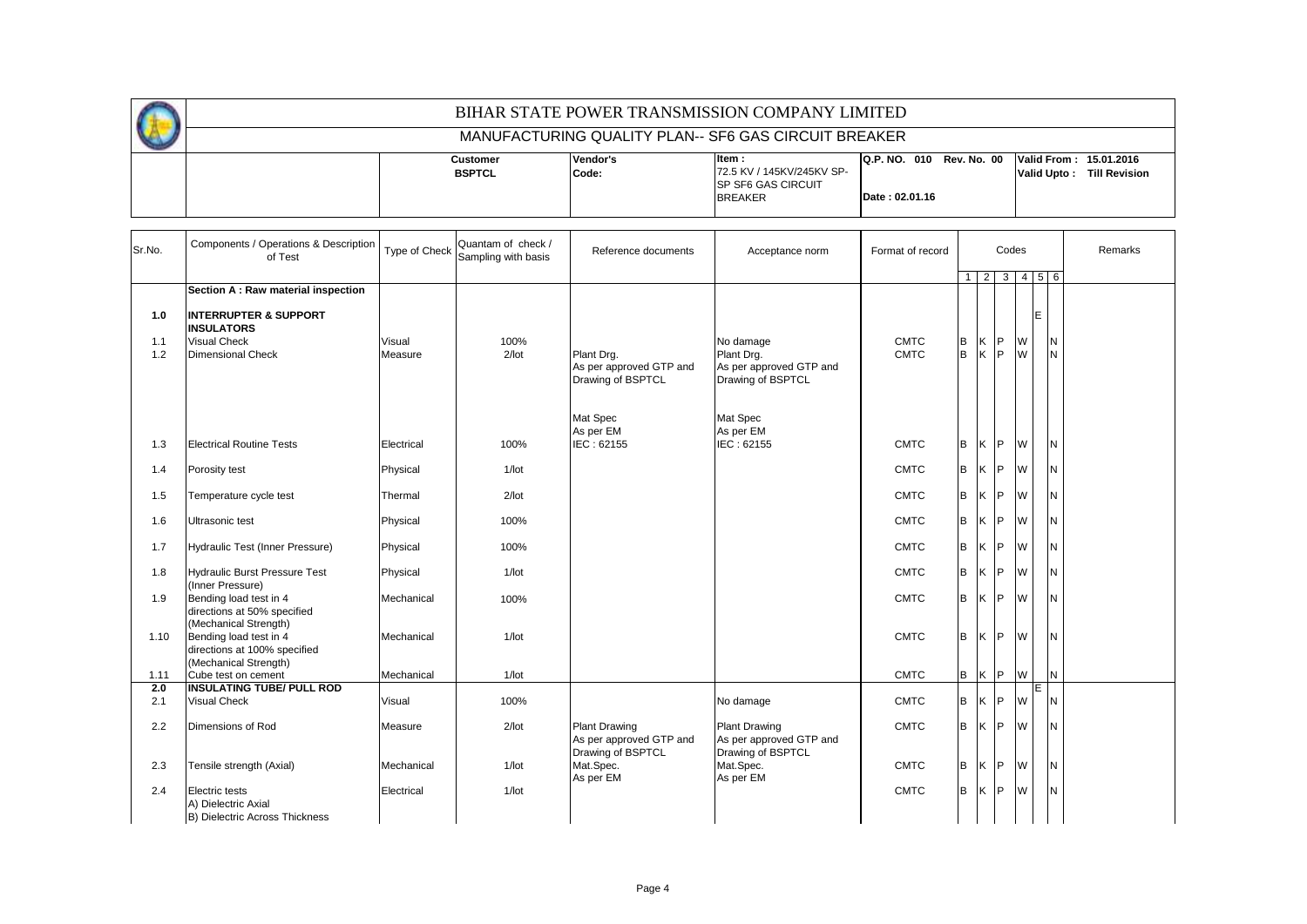

| $\overline{\phantom{a}}$ |                 |                 |                            |                                 |                                     |
|--------------------------|-----------------|-----------------|----------------------------|---------------------------------|-------------------------------------|
|                          | <b>Justomer</b> | <b>Vendor's</b> | litem :                    | IQ.P. NO.<br>Rev. No. 00<br>010 | Valid From:<br>15.01.2016           |
|                          | <b>BSPTCL</b>   | Code:           | 72.5 KV / 145KV/245KV SP-  |                                 | Valid Upto:<br><b>Till Revision</b> |
|                          |                 |                 | <b>ISP SF6 GAS CIRCUIT</b> |                                 |                                     |
|                          |                 |                 | <b>BREAKER</b>             | Date: 02.01.16                  |                                     |
|                          |                 |                 |                            |                                 |                                     |

| Sr.No. | Components / Operations & Description<br>of Test                     | Type of Check | Quantam of check /<br>Sampling with basis | Reference documents                                                  | Acceptance norm                                                      | Format of record |                |             | Codes        |   |               | Remarks                                |
|--------|----------------------------------------------------------------------|---------------|-------------------------------------------|----------------------------------------------------------------------|----------------------------------------------------------------------|------------------|----------------|-------------|--------------|---|---------------|----------------------------------------|
|        |                                                                      |               |                                           |                                                                      |                                                                      |                  | $\mathbf{1}$   | $2^{\circ}$ |              |   | 3   4   5   6 |                                        |
| 2.5    | C) Arc Resistance<br>Dielectric test in SF6 Gas at<br>Rated pressure | Electrical    | 100%                                      |                                                                      |                                                                      | <b>EM Record</b> | $\overline{A}$ | J.          | <b>S</b>     | W |               | N During routine<br>testing of breaker |
| 2.6    | <b>Specific Gravity</b>                                              | Physical      | $1/$ lot                                  |                                                                      |                                                                      | <b>CMTC</b>      | B              | K           | $\mathsf{P}$ | W | N             |                                        |
| 3.0    | <b>PUFFER CYLINDER</b><br>(Aluminium Pipe)                           |               |                                           |                                                                      |                                                                      |                  |                |             |              |   | IE.           |                                        |
| 3.1    | <b>Visual Check</b>                                                  | Visual        | 100%                                      |                                                                      | No damage                                                            | <b>CMTC</b>      | B              | K P         |              | W | N             |                                        |
| 3.2    | Dimensional check                                                    | Measure       | $2$ /lot                                  | <b>Plant Drawing</b><br>As per approved GTP and<br>Drawing of BSPTCL | <b>Plant Drawing</b><br>As per approved GTP and<br>Drawing of BSPTCL | <b>CMTC</b>      | B              | K           | P            | W | N             |                                        |
| 3.3    | <b>Chemical Analysis</b>                                             | Chemical      | $1/$ lot                                  | Mat.Spec.<br>As per EM                                               | Mat.Spec.<br>As per EM                                               | <b>CMTC</b>      | B              | K P         |              | W | N             |                                        |
| 3.4    | <b>Tensile Test</b>                                                  | Mechanical    | $1/$ lot                                  |                                                                      |                                                                      | <b>CMTC</b>      | B              | Κ           | P            | W | N             |                                        |
| 3.5    | <b>Proof Stress</b>                                                  | Mechanical    | $1/$ lot                                  |                                                                      |                                                                      | <b>CMTC</b>      | B              | Κ           | IP.          | W | Ν             |                                        |
| 3.6    | Elongation                                                           | Mechanical    | $1/$ lot                                  |                                                                      |                                                                      | <b>CMTC</b>      | B              | <b>K</b>    | P            | W | N             |                                        |
| 4.0    | <b>STATIONARY ARC</b><br><b>CONTACT</b>                              |               |                                           |                                                                      |                                                                      |                  |                |             |              |   | E             |                                        |
| 4.1    | <b>Visual Check</b>                                                  | Visual        | 100%                                      |                                                                      | No damage                                                            | <b>CMTC</b>      | B              | K           | $\mathsf{P}$ | W | N             |                                        |
| 4.2    | Dimensional check                                                    | Measure       | $2$ /lot                                  | <b>Plant Drawing</b><br>As per approved GTP and<br>Drawing of BSPTCL | <b>Plant Drawing</b><br>As per approved GTP and<br>Drawing of BSPTCL | <b>CMTC</b>      | B              | K           | P            | W | N             |                                        |
| 4.3    | Hardness of base body                                                | Mechanical    | $1/$ lot                                  | Mat.Spec.<br>As per EM                                               | Mat.Spec.<br>As per EM                                               | <b>CMTC</b>      | B              | Κ           | P            | W | N             |                                        |
| 4.4    | <b>Chemical Analysis</b>                                             | Chemical      | $1/$ lot                                  |                                                                      |                                                                      | <b>CMTC</b>      | B              | K P         |              | W | N             |                                        |
| 4.5    | Chemical composition of<br>Copper Tungsten tip                       | Chemical      | $1/$ lot                                  |                                                                      |                                                                      | <b>CMTC</b>      | B              | $K$ $ P $   |              | W | N             |                                        |
| 4.6    | Hardness for Tungsten<br>Copper tip                                  | Mechanical    | $1/$ lot                                  |                                                                      |                                                                      | <b>CMTC</b>      | B              | K P         |              | W | N             |                                        |
| 4.7    | Conductivity of Arcing tip                                           | Electrical    | $1/$ lot                                  |                                                                      |                                                                      | <b>CMTC</b>      | B              | K           | P            | W | N             |                                        |
| 4.8    | Microstructure                                                       | Metallurgical | $1/$ lot                                  |                                                                      |                                                                      |                  |                |             |              |   |               |                                        |
| 5.0    | <b>MOVING ARC CONTACT</b>                                            |               |                                           |                                                                      |                                                                      |                  |                |             |              |   | E             |                                        |
| 5.1    | Visual Check                                                         | Visual        | 100%                                      |                                                                      | No damage                                                            | <b>CMTC</b>      | B              | Κ           | -lP          | W | N             |                                        |
| 5.2    | <b>Dimensional Check</b>                                             | Measure       | $2$ /lot                                  | <b>Plant Drawing</b><br>As per approved GTP and                      | <b>Plant Drawing</b><br>As per approved GTP and                      | <b>CMTC</b>      | B              | K           | $\mathsf{P}$ | W | N             |                                        |
| 5.3    | Hardness of base body                                                | Mechanical    | $1/$ lot                                  | Drawing of BSPTCL<br>Mat.Spec.<br>As per EM                          | Drawing of BSPTCL<br>Mat.Spec.<br>As per EM                          | <b>CMTC</b>      | B              | K P         |              | W | N             |                                        |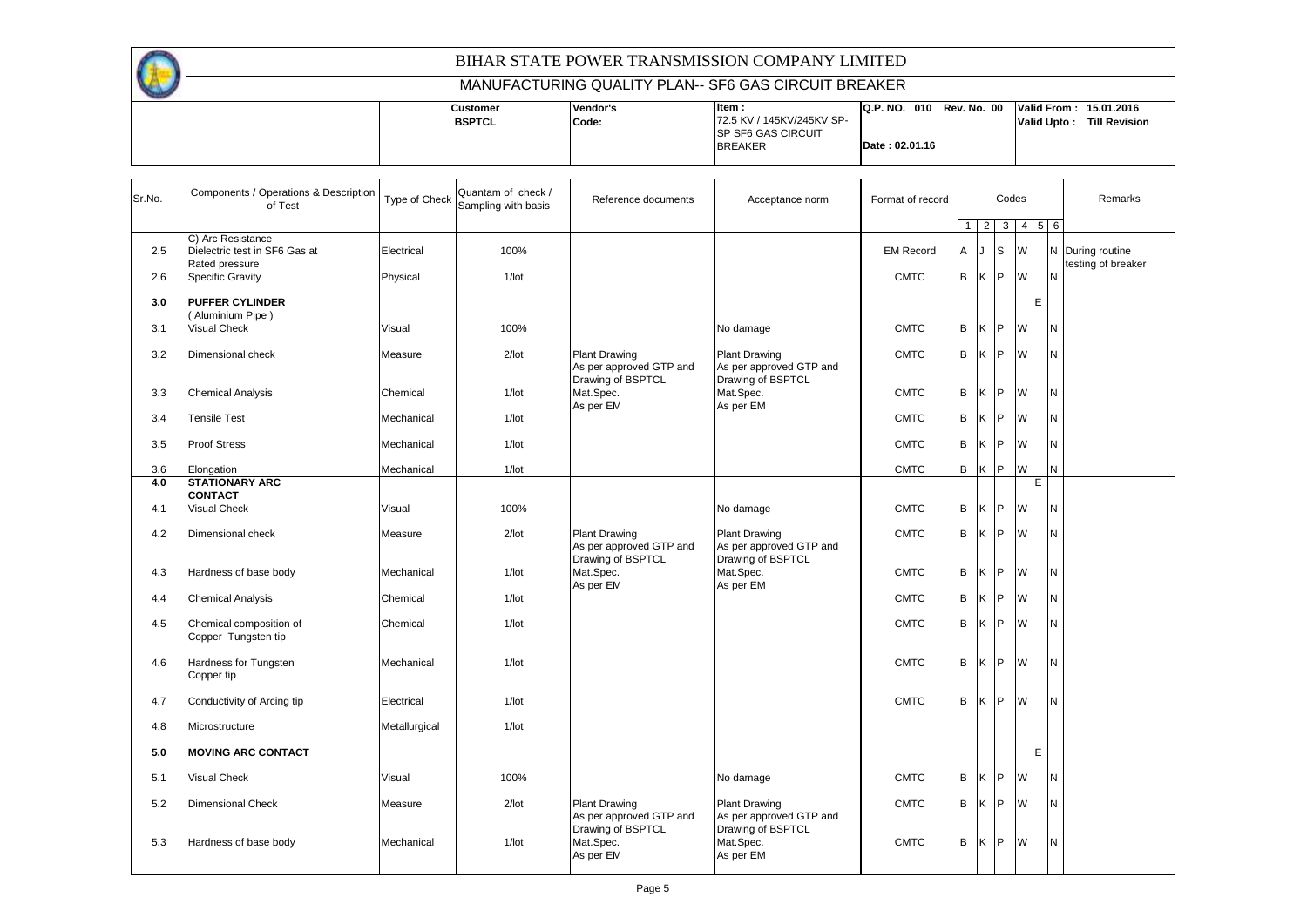|  | <b>Customer</b> | lVendor's | ltem :                     | Q.P. NO. 010   | Rev. No. 00 Valid From: 15.01.2016  |
|--|-----------------|-----------|----------------------------|----------------|-------------------------------------|
|  | <b>BSPTCL</b>   | Code:     | 72.5 KV / 145KV/245KV SP-  |                | Valid Upto:<br><b>Till Revision</b> |
|  |                 |           | <b>ISP SF6 GAS CIRCUIT</b> |                |                                     |
|  |                 |           | <b>BREAKER</b>             | Date: 02.01.16 |                                     |
|  |                 |           |                            |                |                                     |

| Sr.No. | Components / Operations & Description<br>of Test                                         | Type of Check | Quantam of check /<br>Sampling with basis | Reference documents                                                  | Acceptance norm                                                      | Format of record |   | Codes                   |   |   |                  | Remarks |
|--------|------------------------------------------------------------------------------------------|---------------|-------------------------------------------|----------------------------------------------------------------------|----------------------------------------------------------------------|------------------|---|-------------------------|---|---|------------------|---------|
|        |                                                                                          |               |                                           |                                                                      |                                                                      |                  |   | 2                       | 3 |   | $4\overline{5}6$ |         |
| 5.4    | Chemical Analysis of base<br>body                                                        | Chemical      | $1/$ lot                                  |                                                                      |                                                                      | <b>CMTC</b>      | B | $K$ $\overline{P}$      |   | M | N                |         |
| 5.5    | Chemical Composition for<br>copper & Tungstan                                            | Chemical      | $1/$ lot                                  |                                                                      |                                                                      | <b>CMTC</b>      | B | K                       | P | W | N                |         |
| 5.6    | Hardness for Tungstan<br>Copper tip                                                      | Mechanical    | $1/$ lot                                  |                                                                      |                                                                      | <b>CMTC</b>      | B | K                       | P | W | N                |         |
| 5.7    | Conductivity for Copper<br>Tungsten tip                                                  | Electrical    | $1/$ lot                                  |                                                                      |                                                                      | <b>CMTC</b>      | B | ΙK.                     | P | W | N                |         |
| 6.0    | <b>STATIONARY CONTACT</b><br><b>MOVING CONTACTS &amp;</b><br><b>FIXED FINGER CONTACT</b> |               |                                           |                                                                      |                                                                      |                  |   |                         |   |   | E                |         |
| 6.1    | <b>Visual Check</b>                                                                      | Visual        | 100%                                      |                                                                      | No damage                                                            | <b>CMTC</b>      | B | <b>K</b>                | P | W | N                |         |
| 6.2    | <b>Hardness</b>                                                                          | Mechanical    | $1/$ lot                                  | <b>Plant Drawing</b><br>As per approved GTP and<br>Drawing of BSPTCL | <b>Plant Drawing</b><br>As per approved GTP and<br>Drawing of BSPTCL | <b>CMTC</b>      | B | ΙK                      | P | W | N                |         |
| 6.3    | Conductivity                                                                             | Electrical    | $1/$ lot                                  | Mat.Spec.<br>As per EM                                               | Mat.Spec.<br>As per EM                                               | <b>CMTC</b>      | B | K                       | P | W | N                |         |
| 6.4    | <b>Chemical Analysis</b>                                                                 | Chemical      | $1/$ lot                                  |                                                                      |                                                                      | <b>CMTC</b>      | B | ΙK                      | P | W | N                |         |
| 6.5    | <b>Tensile Strength</b>                                                                  | Mechanical    | $1/$ lot                                  |                                                                      |                                                                      | <b>CMTC</b>      | B | ΙK.                     | P | W | N                |         |
| 6.6    | <b>Yield Strength</b>                                                                    | Mechanical    | $1/$ lot                                  |                                                                      |                                                                      | <b>CMTC</b>      | B | $\overline{\mathsf{K}}$ | P | W | N                |         |
| 6.7    | Elongation                                                                               | Mechanical    | $1/$ lot                                  |                                                                      |                                                                      | <b>CMTC</b>      | B | ΙK                      | P | W | N                |         |
| 6.8    | <b>Dimensional Check</b>                                                                 | Measure       | $2$ /lot                                  |                                                                      |                                                                      | <b>CMTC</b>      | B | ΙK                      | P | W | N                |         |
| 6.9    | Silver plating thickness                                                                 | Measure       | $1/$ lot                                  |                                                                      |                                                                      | <b>CMTC</b>      | B | ΙK                      | P | W | N                |         |
| 6.10   | Adhesion of Silver plating                                                               | Physical      | $1/$ lot                                  |                                                                      |                                                                      | <b>CMTC</b>      | B | ΙK.                     | P | W | N                |         |
| 7.0    | <b>NOZZLE</b>                                                                            |               |                                           |                                                                      |                                                                      |                  |   |                         |   |   | IE.              |         |
| 7.1    | <b>Visual Check</b>                                                                      | Visual        | 100%                                      |                                                                      | No damage                                                            | <b>CMTC</b>      | B | ΙK                      | P | W | N                |         |
| 7.2    | Dimensional check                                                                        | Measure       | $2$ /lot                                  | <b>Plant Drawing</b>                                                 | <b>Plant Drawing</b>                                                 | <b>CMTC</b>      | B | K                       | P | W | N                |         |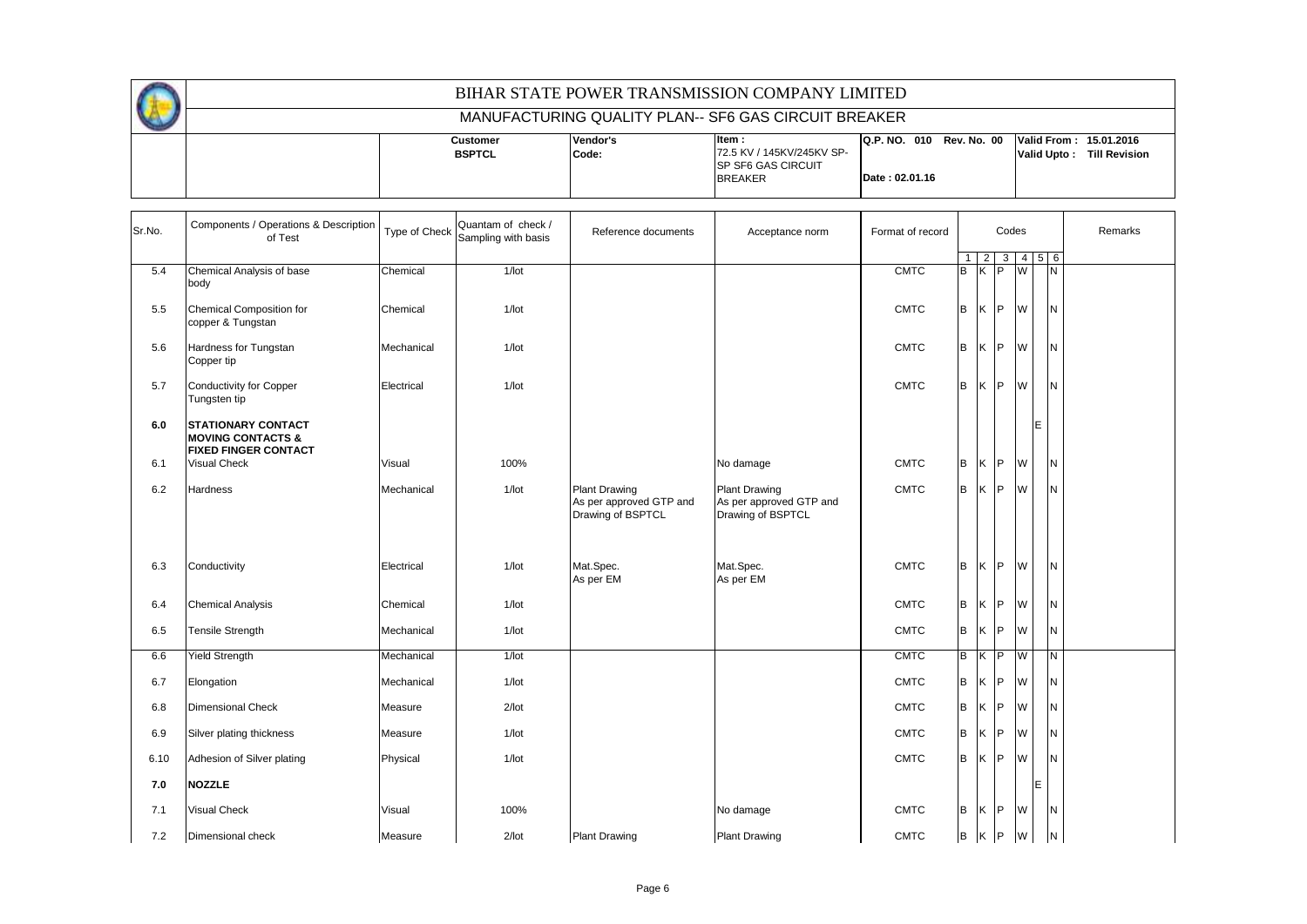| <b>BIHAR STATE POWER TRANSMISSION COMPANY LIMITED</b> |                                  |                   |                                                                                      |                                                                   |  |             |                      |  |  |  |  |  |  |
|-------------------------------------------------------|----------------------------------|-------------------|--------------------------------------------------------------------------------------|-------------------------------------------------------------------|--|-------------|----------------------|--|--|--|--|--|--|
| MANUFACTURING QUALITY PLAN-- SF6 GAS CIRCUIT BREAKER  |                                  |                   |                                                                                      |                                                                   |  |             |                      |  |  |  |  |  |  |
|                                                       | <b>Customer</b><br><b>BSPTCL</b> | Vendor's<br>Code: | litem :<br>72.5 KV / 145KV/245KV SP-<br><b>ISP SF6 GAS CIRCUIT</b><br><b>BREAKER</b> | Q.P. NO. 010 Rev. No. 00 Valid From: 15.01.2016<br>Date: 02.01.16 |  | Valid Upto: | <b>Till Revision</b> |  |  |  |  |  |  |

| Sr.No. | Components / Operations & Description<br>of Test | Type of Check | Quantam of check /<br>Sampling with basis | Reference documents                                                    | Acceptance norm                                                        | Format of record |                | Codes |           |                                 |   |          | Remarks                                               |
|--------|--------------------------------------------------|---------------|-------------------------------------------|------------------------------------------------------------------------|------------------------------------------------------------------------|------------------|----------------|-------|-----------|---------------------------------|---|----------|-------------------------------------------------------|
|        |                                                  |               |                                           |                                                                        |                                                                        |                  | 1 <sup>1</sup> |       |           | $2 \mid 3 \mid 4 \mid 5 \mid 6$ |   |          |                                                       |
| 7.3    | <b>Chemical Composition</b>                      | Chemical      | $1/$ lot                                  | As per approved GTP and<br>Drawing of BSPTCL<br>Mat.Spec.<br>As per EM | As per approved GTP and<br>Drawing of BSPTCL<br>Mat.Spec.<br>As per EM | <b>CMTC</b>      | B              | ΙK    | <b>IP</b> | W                               |   | N        |                                                       |
| 7.4    | Tensile strength                                 | Mechanical    | $1/$ lot                                  |                                                                        |                                                                        | <b>CMTC</b>      | B              | Κ     | IP.       | W                               |   | N        |                                                       |
| 7.5    | Elongation                                       | Mechanical    | $1/$ lot                                  |                                                                        |                                                                        | <b>CMTC</b>      | B              | K     | IP.       | W                               |   | N        |                                                       |
| 7.6    | <b>Specific Gravity</b>                          | Physical      | $1/$ lot                                  |                                                                        |                                                                        | <b>CMTC</b>      | B              | K     | IP.       | W                               |   | N        |                                                       |
| 7.7    | Deformation in Hot oven<br>ageing                | Thermal       | $1/$ lot                                  |                                                                        |                                                                        | <b>CMTC</b>      | B              | K     | IP.       | W                               |   | N        |                                                       |
| 8      | <b>Contactors</b>                                |               |                                           | Manufacturer's<br>Catalog                                              | Manufacturer 's<br>Catalog                                             |                  |                |       |           |                                 | E |          | Items accepted<br>based on<br>Component<br>Catalogue. |
| 9.0    | <b>GAS PRESSURE GAUGE</b>                        |               |                                           |                                                                        |                                                                        |                  |                |       |           |                                 | E |          |                                                       |
| 9.1    | Visual Check                                     | Visual        | 100%                                      |                                                                        | No damage                                                              | <b>CMTC</b>      | B              | K.    | IP.       | W                               |   | N        |                                                       |
| 9.2    | Accuracy (+ 1.5% on full scale                   | Measure       | 100%                                      | <b>Plant Drawing</b><br>As per approved GTP and                        | Plant Drawing<br>As per approved GTP and                               | <b>CMTC</b>      | B              | K     | P         | W                               |   | N.       |                                                       |
|        | deflection) (Calibration)                        |               |                                           | Drawing of BSPTCL                                                      | Drawing of BSPTCL                                                      |                  |                |       |           |                                 |   |          |                                                       |
| 9.3    | Over load Test                                   | Physical      | $1/$ lot                                  |                                                                        |                                                                        | <b>CMTC</b>      | B              | K     | IP.       | W                               |   | <b>N</b> |                                                       |
| 10.0   | <b>SEALING (O RING)</b><br>(Imported)            |               |                                           |                                                                        |                                                                        |                  |                |       |           |                                 | E |          |                                                       |
| 10.1   | Visual check                                     | Visual        | 100%                                      |                                                                        | No damage                                                              | <b>CMTC</b>      | B              | K.    | P         | W                               |   | N        |                                                       |
| 10.2   | <b>Dimensional Check</b>                         | Measure       | $1/$ lot                                  | <b>Plant Drawing</b><br>As per approved GTP and<br>Drawing of BSPTCL   | <b>Plant Drawing</b><br>As per approved GTP and<br>Drawing of BSPTCL   | <b>CMTC</b>      | B              | K     | IP.       | W                               |   | N        |                                                       |
| 10.3   | Hardness                                         | Mechanical    | $1/$ lot                                  | Mat. Spec.<br>As per EM                                                | Mat. Spec.<br>As per EM                                                | <b>CMTC</b>      | B              | K     | IP.       | W                               |   | N        |                                                       |
| 10.4   | <b>Material Base</b>                             | Chemical      | $1/$ lot                                  |                                                                        |                                                                        | <b>CMTC</b>      | B              | K     | IP.       | W                               |   | N        |                                                       |
| 10.5   | Ozone Resistance(Type test)                      | Physical      | $1$ /type                                 |                                                                        |                                                                        | <b>CMTC</b>      | B              | K     | IP.       | W                               |   | N        |                                                       |
| 11.0   | <b>SPRINGS</b>                                   |               |                                           |                                                                        |                                                                        |                  |                |       |           |                                 | E |          |                                                       |
| 11.1   | <b>Visual Check</b>                              | Visual        | 100%                                      |                                                                        | No damage                                                              | <b>CMTC</b>      |                | B K P |           | W                               |   |          | N Vendor audit &                                      |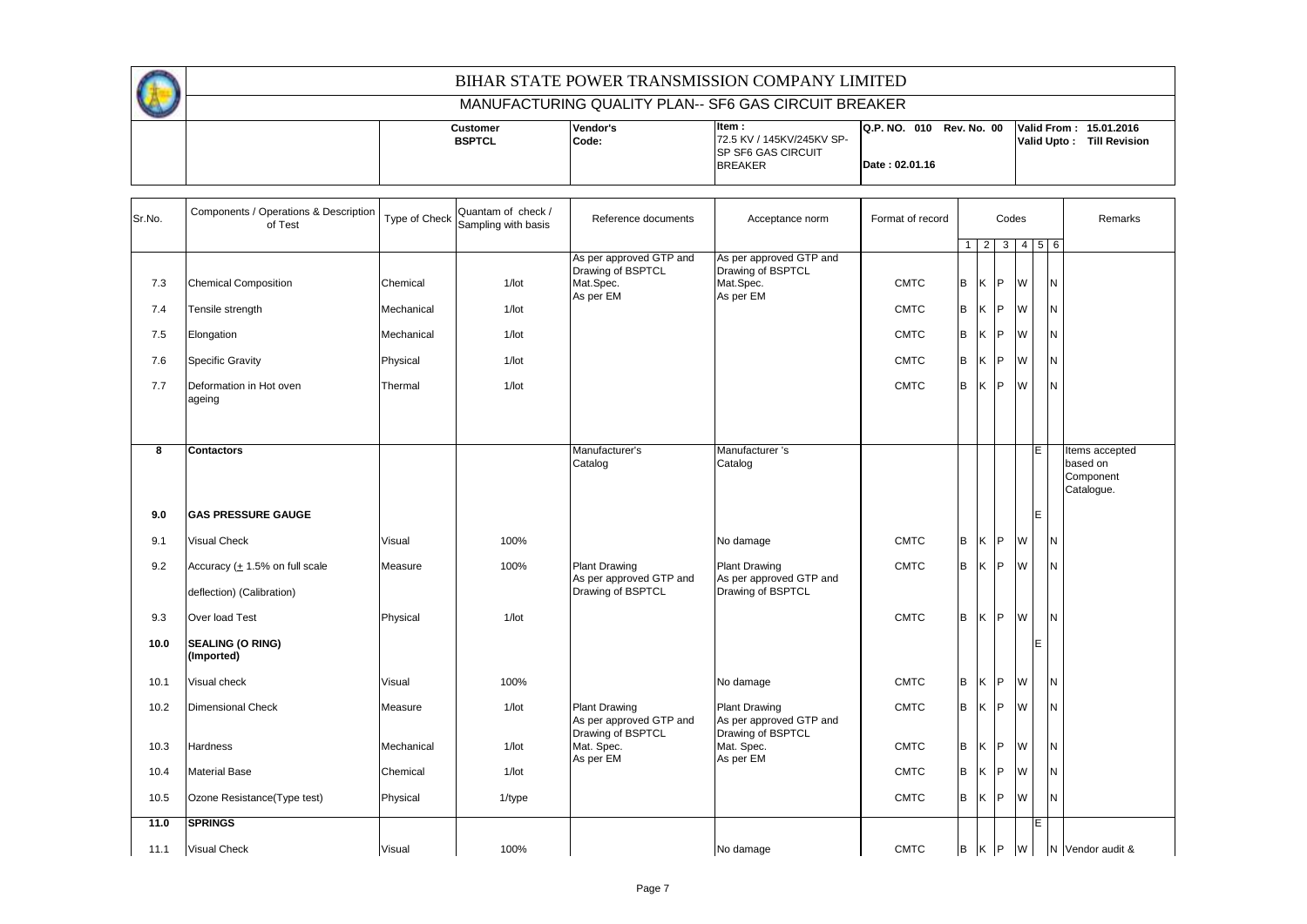|  | Customer      | <b>Vendor's</b> | ltem :                     |                | Q.P. NO. 010 Rev. No. 00 Valid From: 15.01.2016 |             |                      |
|--|---------------|-----------------|----------------------------|----------------|-------------------------------------------------|-------------|----------------------|
|  | <b>BSPTCL</b> | Code:           | 72.5 KV / 145KV/245KV SP-  |                |                                                 | Valid Upto: | <b>Till Revision</b> |
|  |               |                 | <b>ISP SF6 GAS CIRCUIT</b> |                |                                                 |             |                      |
|  |               |                 | <b>BREAKER</b>             | Date: 02.01.16 |                                                 |             |                      |
|  |               |                 |                            |                |                                                 |             |                      |

| Sr.No.       | Components / Operations & Description<br>of Test                   | Type of Check | Quantam of check /<br>Sampling with basis | Reference documents                                          | Acceptance norm                                                      | Format of record  |              | Codes          |                |         |                               |          | Remarks                                                       |
|--------------|--------------------------------------------------------------------|---------------|-------------------------------------------|--------------------------------------------------------------|----------------------------------------------------------------------|-------------------|--------------|----------------|----------------|---------|-------------------------------|----------|---------------------------------------------------------------|
|              |                                                                    |               |                                           |                                                              |                                                                      |                   | $\mathbf{1}$ | $\overline{2}$ | 3 <sup>1</sup> |         | $4 \overline{5} \overline{6}$ |          |                                                               |
| 11.2         | <b>Dimensional Check</b>                                           | Measure       | $2$ /lot                                  | PlantDrawing<br>As per approved GTP and<br>Drawing of BSPTCL | <b>Plant Drawing</b><br>As per approved GTP and<br>Drawing of BSPTCL | <b>CMTC</b>       | B            | ΙK.            | IP.            | W       |                               |          | inspection to be<br>N conducted once in<br>a year and records |
| 11.3         | Load Characteristics                                               | Mechanical    | 100%                                      |                                                              |                                                                      | <b>CMTC</b>       | B            | K              | IP.            | W       |                               |          | to be shown during<br>N inspection                            |
| 11.4         | <b>Chemical Check</b>                                              | Chemical      | $1/$ lot                                  | Mat spec As per EM                                           | Mat spec As per EM                                                   | <b>CMTC</b>       | B            | K              | <b>IP</b>      | W       |                               | N        |                                                               |
| 11.5         | Magnetic particles test                                            | Visual        | 100%                                      |                                                              |                                                                      | <b>CMTC</b>       | B            | K              | IP             | W       |                               | N        |                                                               |
| 11.6         | Hardness                                                           | Mechanical    | $1/$ lot                                  |                                                              |                                                                      | <b>CMTC</b>       | B            | K              | IP.            | W       |                               | N        |                                                               |
| 11.7         | Surface coating visual check                                       | Visual        | 100%                                      |                                                              |                                                                      | <b>EM Records</b> | Α            |                | S              | W       |                               | N        |                                                               |
| 11.8<br>12.0 | Surface coating thickness check<br><b>DENSITY MONITOR SWITCH</b>   | Measure       | $5/$ lot                                  |                                                              |                                                                      | <b>EM Records</b> | Α            | J              | ls             | W       | E                             | N        |                                                               |
| 12.1         | Visual Check                                                       | Visual        | 100%                                      |                                                              | No damage                                                            | <b>CMTC</b>       | B            | Κ              | IP.            | W       |                               | <b>N</b> |                                                               |
| 12.2         | Leakage at rated SF6                                               | Physical      | 100%                                      | PLANT STANDARD<br>As per approved GTP and                    | PLANT STANDARD<br>As per approved GTP and                            | <b>EM Record</b>  | Α            | IJ             |                | T/U'W/Z |                               |          | N During routine                                              |
|              | Pressure                                                           |               |                                           | Drawing of BSPTCL                                            | Drawing of BSPTCL                                                    |                   |              |                |                |         |                               |          | testing of<br>breaker                                         |
| 12.3         | Set point checking at EM                                           | Measure       | 100%                                      | Mat.Spec.<br>As per EM                                       | Mat.Spec.<br>As per EM                                               | <b>EM Record</b>  | A            | J              |                |         |                               |          | T/U W/Z N During routine<br>testing of                        |
| 12.4         | H.V. Test (2kV for 1 minute)                                       | Electrical    | 100%                                      |                                                              |                                                                      | <b>CMTC</b>       | B            | K              | IP.            | W       |                               | IN.      | breaker                                                       |
| 13.0         | <b>MECHANISM HOUSING FAB.,</b><br><b>WIRED HOUSING &amp; M.BOX</b> |               |                                           |                                                              |                                                                      |                   |              |                |                |         |                               |          |                                                               |
| 13.1         | Visual check                                                       | Visual        | 100%                                      |                                                              | No damage                                                            | <b>CMTC</b>       | B            | K              | IP.            | W       |                               | N        |                                                               |
| 13.2         | Chemical Analysis for HR Sheet                                     | Chemical      | $1/$ lot                                  | Plant Drawings &<br><b>Project Drawings</b>                  | Plant Drawings &<br><b>Project Drawings</b>                          | <b>CMTC</b>       | B            | K              | <b>IP</b>      | W       |                               | N        |                                                               |
| 13.3         | Tensile Test for HR Sheet                                          | Mechanical    | $1/$ lot                                  | Mat.Spec.<br>As per EM                                       | Mat.Spec.<br>As per EM                                               | <b>CMTC</b>       | B            | Κ              | IP.            | W       |                               | N        |                                                               |
| 13.4         | Yield Strength for HR Sheet                                        | Mechanical    | $1/$ lot                                  |                                                              |                                                                      | <b>CMTC</b>       | B            | K              | IP.            | W       |                               | N        |                                                               |
| 13.5         | Elongation for HR Sheet                                            | Mechanical    | $1/$ lot                                  |                                                              |                                                                      | <b>CMTC</b>       | B            | Κ              | IP             | W       |                               | N        |                                                               |
| 13.6         | Bend Test for HR Sheet                                             | Mechanical    | $1/$ lot                                  |                                                              |                                                                      | <b>CMTC</b>       | B            | K              | P              | W       |                               | N        |                                                               |
| 13.7         | Thickness for HR Sheet                                             | Measure       | $1/$ lot                                  |                                                              |                                                                      | <b>CMTC</b>       | B            | Κ              | IP.            | W       |                               | N        |                                                               |
| 13.8         | Dimensions for Fab. Housing & M. Box                               | Measure       | $1/$ lot                                  | Plant Drawing &                                              | Plant Drawing &                                                      | <b>CMTC</b>       | B            | K              | IP.            | W       |                               | N        |                                                               |
| 13.9         | <b>Electrical Circuit check</b><br>(for Wired Hsg + M.Box)         | Electrical    | 100%                                      | <b>Project Drawing</b>                                       | <b>Project Drawing</b>                                               | <b>CMTC</b>       | B            | K              | IP.            | W       |                               | N        |                                                               |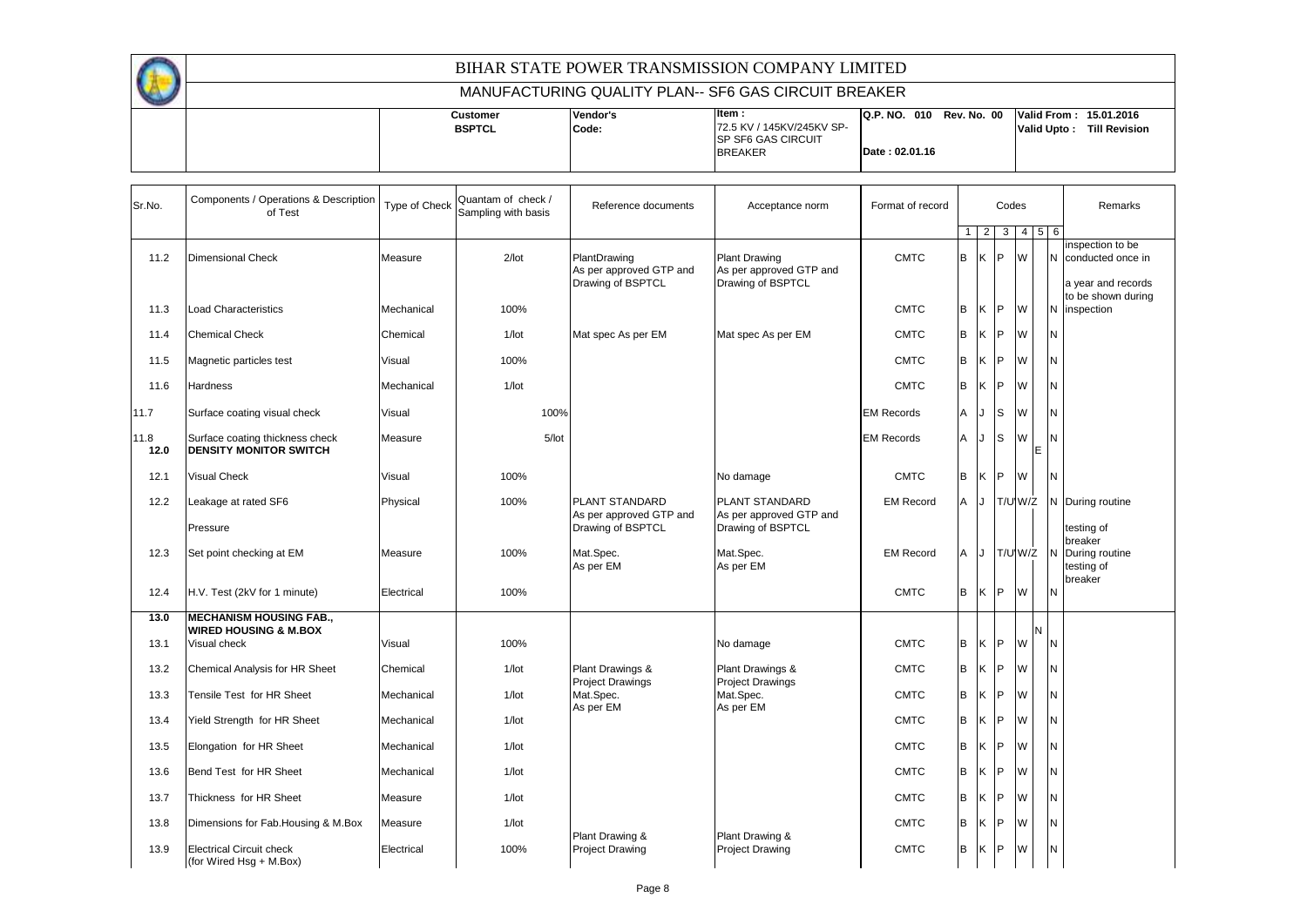|        |                                                      |               |                                           |                                                                      | BIHAR STATE POWER TRANSMISSION COMPANY LIMITED<br>MANUFACTURING QUALITY PLAN-- SF6 GAS CIRCUIT BREAKER |                                            |                |                |    |                             |   |                                                     |  |
|--------|------------------------------------------------------|---------------|-------------------------------------------|----------------------------------------------------------------------|--------------------------------------------------------------------------------------------------------|--------------------------------------------|----------------|----------------|----|-----------------------------|---|-----------------------------------------------------|--|
|        |                                                      |               | <b>Customer</b><br><b>BSPTCL</b>          | Vendor's<br>Code:                                                    | Item:<br>72.5 KV / 145KV/245KV SP-<br>SP SF6 GAS CIRCUIT<br><b>BREAKER</b>                             | Q.P. NO. 010 Rev. No. 00<br>Date: 02.01.16 |                |                |    |                             |   | Valid From: 15.01.2016<br>Valid Upto: Till Revision |  |
| Sr.No. | Components / Operations & Description<br>of Test     | Type of Check | Quantam of check /<br>Sampling with basis | Reference documents                                                  | Acceptance norm                                                                                        | Format of record                           |                |                |    | Codes                       |   | Remarks                                             |  |
|        |                                                      |               |                                           |                                                                      |                                                                                                        |                                            | $\overline{1}$ | $\overline{2}$ |    | $3 \quad 4 \quad 5 \quad 6$ |   |                                                     |  |
| 14.0   | <b>SF6 GAS</b>                                       |               |                                           |                                                                      |                                                                                                        |                                            |                |                |    |                             | F |                                                     |  |
| 14.1   | Properties as per IEC 376                            | Chemical      | $1/$ lot                                  | IEC: 376                                                             | IEC: 376                                                                                               | <b>CMTC</b>                                | B              | <b>IK</b>      | P. | W                           |   | IN.                                                 |  |
| 14.2   | Moisture content( Dew Point)                         | Physical      | $1/$ lot                                  | IEC: 376                                                             | <b>IEC: 376</b>                                                                                        | <b>CMTC</b>                                | B              | lK .           | P  | <b>W</b>                    |   | N                                                   |  |
| 15.0   | <b>GAS STOP VALVE (DILO)</b>                         |               |                                           |                                                                      |                                                                                                        |                                            |                |                |    |                             | Е |                                                     |  |
| 15.1   | <b>Visual Check</b>                                  | Visual        | 100%                                      |                                                                      | No damage                                                                                              | <b>CMTC</b>                                | B              | Κ              | P  | W                           |   | N                                                   |  |
| 15.2   | Hydraulic pressure test at                           | Physical      | 100%                                      | <b>Plant Drawing</b><br>As per approved GTP and                      | <b>Plant Drawing</b><br>As per approved GTP and                                                        | <b>CMTC</b>                                | B              | K              |    | P W                         |   | N                                                   |  |
| 15.3   | 20 kg. / cm <sup>2</sup><br>Rubber - Metal leak test | Physical      | 100%                                      | Drawing of BSPTCL                                                    | Drawing of BSPTCL                                                                                      | <b>CMTC</b>                                | B              | K P            |    | W                           |   | N                                                   |  |
|        | <b>SLIDE SEAL SHAFT</b>                              |               |                                           |                                                                      |                                                                                                        |                                            |                |                |    |                             |   |                                                     |  |
| 16.0   |                                                      |               |                                           |                                                                      |                                                                                                        |                                            |                |                |    |                             |   |                                                     |  |
| 16.1   | Visual check                                         | Visual        | 100%                                      |                                                                      | No damage                                                                                              | <b>CMTC</b>                                | B              | K              | P  | W                           |   | N                                                   |  |
| 16.2   | <b>Dimensional Check</b>                             | Measure       | $2$ /lot                                  | <b>Plant Drawing</b><br>As per approved GTP and<br>Drawing of BSPTCL | <b>Plant Drawing</b><br>As per approved GTP and<br>Drawing of BSPTCL                                   | <b>CMTC</b>                                | B              | K              | P  | W                           |   | N                                                   |  |
| 16.3   | <b>Chemical Analysis</b>                             | Chemical      | $1/$ lot                                  | Mat.Spec.<br>As per EM                                               | Mat.Spec.<br>As per EM                                                                                 | <b>CMTC</b>                                | B              | K              | P  | W                           |   | N                                                   |  |
| 16.4   | Tensile Strength                                     | Mechanical    | $1/$ lot                                  |                                                                      |                                                                                                        | <b>CMTC</b>                                | B              | K              | P  | W                           |   | N                                                   |  |
| 16.5   | Yield Strength                                       | Mechanical    | $1/$ lot                                  |                                                                      |                                                                                                        | <b>CMTC</b>                                | B              | Κ              | P  | W                           |   | N                                                   |  |
| 16.6   | Elongation                                           | Mechanical    | $1/$ lot                                  |                                                                      |                                                                                                        | <b>CMTC</b>                                | B              | K              | P  | W                           |   | N                                                   |  |
| 17.0   | <b>HOLDING LATCH</b>                                 |               |                                           |                                                                      |                                                                                                        |                                            |                |                |    |                             |   |                                                     |  |
| 17.1   | <b>Visual Check</b>                                  | Visual        | 100%                                      |                                                                      | No damage                                                                                              | <b>CMTC</b>                                | B              | Κ              | P  | W                           |   | N                                                   |  |
| 17.2   | <b>Dimensional Check</b>                             | Measure       | $2$ /lot                                  | <b>Plant Drawing</b><br>As per approved GTP and                      | <b>Plant Drawing</b><br>As per approved GTP and                                                        | <b>CMTC</b>                                | B              | K              |    | P W                         |   | N                                                   |  |
| 17.3   | Chemical composition                                 | Chemical      | $1/$ lot                                  | Drawing of BSPTCL<br>Mat.Spec.<br>As per EM                          | Drawing of BSPTCL<br>Mat.Spec.<br>As per EM                                                            | <b>CMTC</b>                                | B              | K P            |    | W                           |   | N                                                   |  |
| 17.4   | Hardness after carburising                           | Mechanical    | $1/$ lot                                  |                                                                      |                                                                                                        | <b>CMTC</b>                                | B              | K              | P. | W.                          |   | IN.                                                 |  |
| 18     | <b>Universal Motor</b>                               |               |                                           |                                                                      |                                                                                                        |                                            |                |                |    |                             | E |                                                     |  |
| 18.1   | Insulation resistance test                           | Electrical    | 100%                                      | <b>Plant Drawing</b><br>As per approved GTP and<br>Drawing of BSPTCL | <b>Plant Drawing</b><br>As per approved GTP and<br>Drawing of BSPTCL                                   | <b>CMTC</b>                                | B              | <b>IK</b>      | P. | W                           |   | IN.                                                 |  |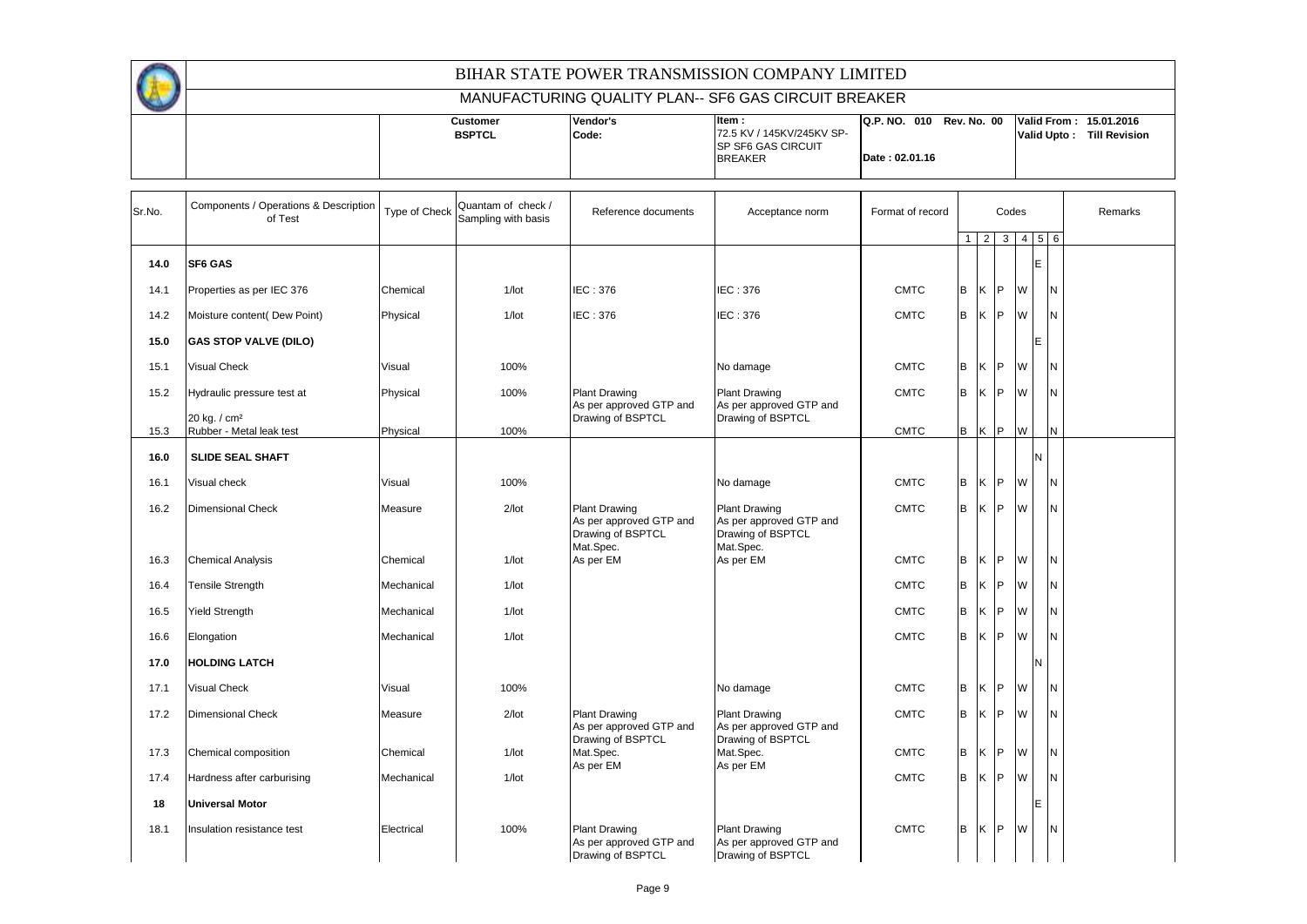|  |                           |                   | BIHAR STATE POWER TRANSMISSION COMPANY LIMITED                                       |                                            |                                       |                      |
|--|---------------------------|-------------------|--------------------------------------------------------------------------------------|--------------------------------------------|---------------------------------------|----------------------|
|  |                           |                   | MANUFACTURING QUALITY PLAN-- SF6 GAS CIRCUIT BREAKER                                 |                                            |                                       |                      |
|  | Customer<br><b>BSPTCL</b> | Vendor's<br>Code: | litem :<br>72.5 KV / 145KV/245KV SP-<br><b>ISP SF6 GAS CIRCUIT</b><br><b>BREAKER</b> | Q.P. NO. 010 Rev. No. 00<br>Date: 02.01.16 | Valid From: 15.01.2016<br>Valid Upto: | <b>Till Revision</b> |

 $\mathbf{r}$ 

| Sr.No. | Components / Operations & Description<br>of Test      | Type of Check     | Quantam of check /<br>Sampling with basis | Reference documents                                                   | Acceptance norm                                                       | Format of record | Codes |     |          |                             |   |   | Remarks |
|--------|-------------------------------------------------------|-------------------|-------------------------------------------|-----------------------------------------------------------------------|-----------------------------------------------------------------------|------------------|-------|-----|----------|-----------------------------|---|---|---------|
|        |                                                       |                   |                                           |                                                                       |                                                                       |                  |       | 2   |          | $3 \quad 4 \quad 5 \quad 6$ |   |   |         |
| 18.2   | No load test                                          | Electrical        | 100%                                      |                                                                       |                                                                       | <b>CMTC</b>      | B     | Κ   | P        | W                           |   | N |         |
|        |                                                       |                   |                                           |                                                                       |                                                                       |                  |       |     |          |                             |   |   |         |
| 18.3   | H.V. test                                             | Electrical        | 100%                                      |                                                                       |                                                                       | <b>CMTC</b>      | B     | Ιĸ  | <b>P</b> | W                           |   | N |         |
| 19.0   | <b>TRIP &amp; CLOSE COILS</b>                         |                   |                                           |                                                                       |                                                                       |                  |       |     |          |                             | E |   |         |
| 19.1   | <b>Coil Resistance</b>                                | Electrical        | 100%                                      | <b>Plant Drawing</b><br>As per approved GTP and<br>Drawing of BSPTCL  | <b>Plant Drawing</b><br>As per approved GTP and<br>Drawing of BSPTCL  | <b>CMTC</b>      | B     | K   | IP.      | W                           |   | N |         |
| 19.2   | <b>HV Test</b>                                        | Electrical        | 100%                                      | Mat.Spec.                                                             | Mat.Spec.                                                             | <b>CMTC</b>      | B     | ΙK  | P        | W                           |   | N |         |
|        | (2 KV for 1 minute)                                   |                   |                                           | As per EM                                                             | As per EM                                                             |                  |       |     |          |                             |   |   |         |
| 19.3   | <b>Insulation Resistance</b>                          | Electrical        | 100%                                      |                                                                       |                                                                       | <b>CMTC</b>      | B     | lK. | P        | W                           |   | N |         |
| 20.0   | Section B: Inprocess Inspection<br><b>FABRICATION</b> |                   |                                           |                                                                       |                                                                       |                  |       |     |          |                             |   |   |         |
| 20.1   | <b>Visual Check</b>                                   | Visual            | 100%                                      |                                                                       | No damage                                                             | <b>EM Record</b> | Α     |     | S        | W                           |   | N |         |
| 20.2   | <b>Dimensional Check</b>                              | Measure           | 100%                                      | <b>Plant Drawing</b>                                                  | <b>Plant Drawing</b>                                                  | <b>EM Record</b> | A     | IJ  | S        | W                           |   | N |         |
| 21.0   | Painting                                              |                   |                                           |                                                                       |                                                                       |                  |       |     |          |                             |   |   |         |
| 21.1   | Visual                                                | Visual            | 100%                                      |                                                                       | No damage                                                             | <b>EM Record</b> | A     |     | S        | W                           |   | N |         |
| 21.2   | Thickness                                             | Measure           | $1/$ lot                                  | <b>Plant Standard</b><br>As per approved GTP and<br>Drawing of BSPTCL | <b>Plant Standard</b><br>As per approved GTP and<br>Drawing of BSPTCL | <b>EM Record</b> | A     | IJ  | S        | W                           |   | N |         |
| 22.0   | <b>Mech frame Machining</b>                           |                   |                                           |                                                                       |                                                                       |                  |       |     |          |                             |   |   |         |
| 22.1   | Visual                                                | Visual            | 100%                                      |                                                                       | No damage                                                             | <b>EM Record</b> | A     | Л.  | S        | W                           |   | N |         |
| 22.2   | Dimension                                             | Measure           | $2$ /lot                                  | <b>Plant Drawing</b><br>As per approved GTP and<br>Drawing of BSPTCL  | <b>Plant Drawing</b><br>As per approved GTP and<br>Drawing of BSPTCL  | <b>EM Record</b> | A     | IJ  | lS.      | W                           |   | N |         |
| 23.0   | <b>PUFFER CYLINDER</b>                                |                   |                                           |                                                                       |                                                                       |                  |       |     |          |                             |   |   |         |
| 23.1   | Silver plating thickness                              | Measure           | $1/$ lot                                  | <b>Plant Drawing</b><br>As per approved GTP and<br>Drawing of BSPTCL  | <b>Plant Drawing</b><br>As per approved GTP and<br>Drawing of BSPTCL  | <b>EM Record</b> | A     |     | S        | W                           |   | N |         |
| 23.2   | Adhesion of silver plating                            | Physical          | $1/$ lot                                  | <b>Plant Drawing</b><br>As per approved GTP and<br>Drawing of BSPTCL  | <b>Plant Drawing</b><br>As per approved GTP and<br>Drawing of BSPTCL  | <b>EM Record</b> | A     |     | S        | W                           |   | N |         |
| 24.0   | <b>ASSEMBLY OF BREAKER</b>                            |                   |                                           |                                                                       |                                                                       |                  |       |     |          |                             |   |   |         |
| 24.1   | Intrrupter Assembly                                   | Visual<br>Measure | 100%                                      | <b>Plant Drawings</b><br><b>Plant Standards</b>                       | <b>Plant Drawings</b><br><b>Plant Standards</b>                       | <b>EM Record</b> | Α     |     | S        | W                           |   | N |         |
| 24.2   | <b>Mechanism Assembly</b>                             | Visual            | 100%                                      | <b>Plant Drawings</b>                                                 | <b>Plant Drawings</b>                                                 | <b>EM Record</b> | A     | IJ  | S        | W                           |   | N |         |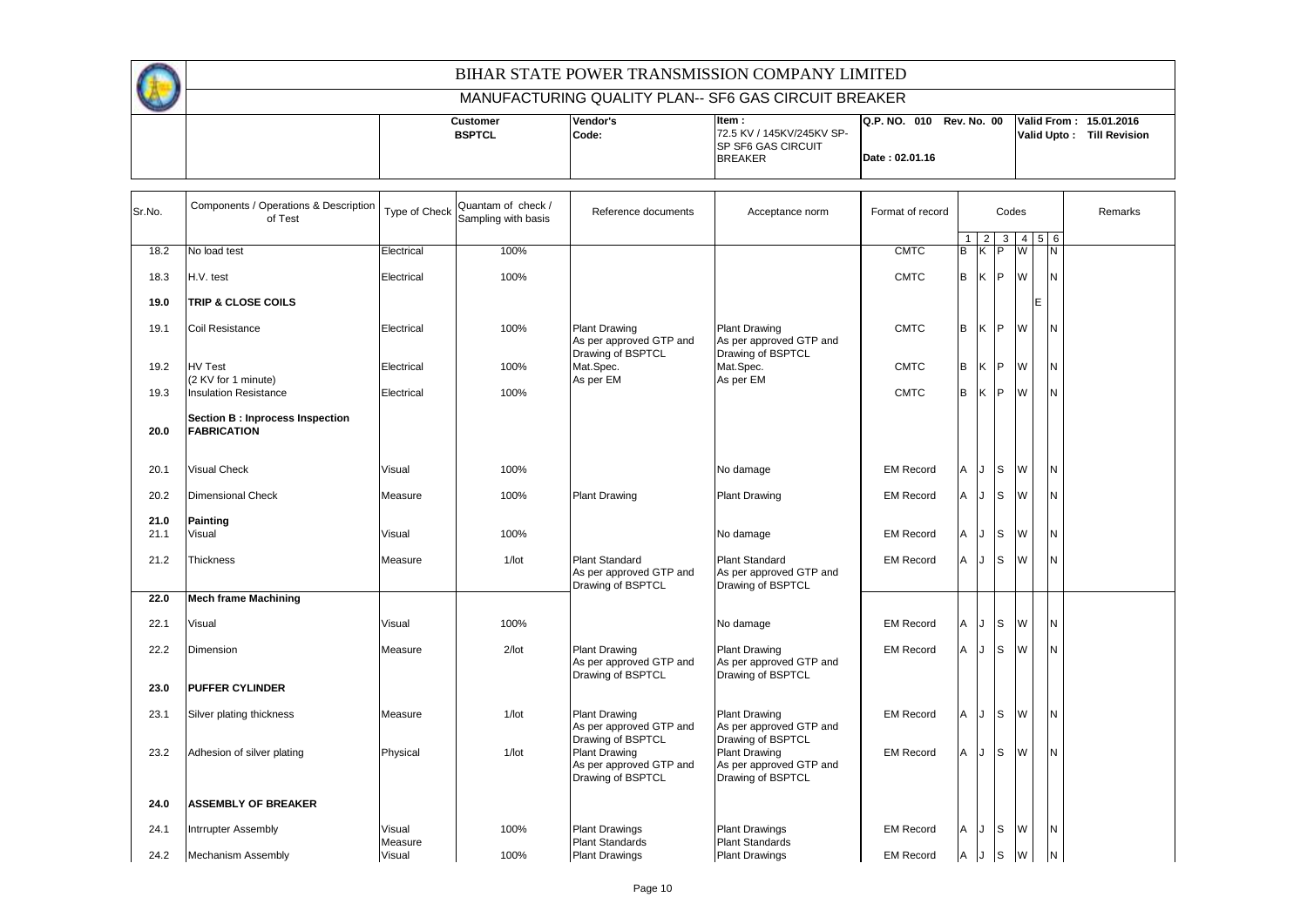|  |               |          | BIHAR STATE POWER TRANSMISSION COMPANY LIMITED       |                                                 |             |                      |
|--|---------------|----------|------------------------------------------------------|-------------------------------------------------|-------------|----------------------|
|  |               |          | MANUFACTURING QUALITY PLAN-- SF6 GAS CIRCUIT BREAKER |                                                 |             |                      |
|  | Customer      | Vendor's | Item:                                                | Q.P. NO. 010 Rev. No. 00 Valid From: 15.01.2016 |             |                      |
|  | <b>BSPTCL</b> | Code:    | 72.5 KV / 145KV/245KV SP-                            |                                                 | Valid Upto: | <b>Till Revision</b> |
|  |               |          | <b>ISP SF6 GAS CIRCUIT</b>                           |                                                 |             |                      |
|  |               |          | <b>BREAKER</b>                                       | Date: 02.01.16                                  |             |                      |
|  |               |          |                                                      |                                                 |             |                      |

| Sr.No.       | Components / Operations & Description<br>of Test                                               | Type of Check                | Quantam of check /<br>Sampling with basis | Reference documents                                                       | Acceptance norm                                                    | Format of record |                | Codes          |                |               |  |          |                                                                                     |  |  |  |  |  |  |  | Remarks |
|--------------|------------------------------------------------------------------------------------------------|------------------------------|-------------------------------------------|---------------------------------------------------------------------------|--------------------------------------------------------------------|------------------|----------------|----------------|----------------|---------------|--|----------|-------------------------------------------------------------------------------------|--|--|--|--|--|--|--|---------|
|              |                                                                                                |                              |                                           |                                                                           |                                                                    |                  | $\mathbf{1}$   | $\overline{2}$ |                | 3   4   5   6 |  |          |                                                                                     |  |  |  |  |  |  |  |         |
| 24.3         | <b>Wiring Assembly</b>                                                                         | Measure<br>Visual<br>Measure | 100%                                      | <b>Plant Standards</b><br><b>Plant Drawings</b><br><b>Plant Standards</b> | <b>Plant Standards</b><br><b>Plant Drawings</b><br>Plant Standards | <b>EM Record</b> | A              |                | Is             | W             |  | <b>N</b> |                                                                                     |  |  |  |  |  |  |  |         |
| 24.4         | <b>Main Assembly</b>                                                                           | Visual<br>Measure            | 100%                                      | <b>Plant Drawings</b><br><b>Plant Standards</b>                           | <b>Plant Drawings</b><br><b>Plant Standards</b>                    | <b>EM Record</b> | $\overline{A}$ |                | <b>S</b>       | W             |  | N        |                                                                                     |  |  |  |  |  |  |  |         |
| 24A          | Zinc - Nickel Plating for mechanism<br>housing components (when<br>applicable)                 |                              |                                           |                                                                           |                                                                    |                  |                |                |                |               |  |          |                                                                                     |  |  |  |  |  |  |  |         |
|              | Visual                                                                                         | Visual                       | 100 %                                     | Plant standard<br>As per type test<br>Plant drawings                      | Plant standard<br>As per type test<br>Plant drawings               | <b>EM Record</b> | A              | J              | $\overline{s}$ | W             |  | İΝ.      |                                                                                     |  |  |  |  |  |  |  |         |
|              | <b>Thickness</b>                                                                               | Measure                      | $1/$ lot                                  | Plant standard<br>As per type test<br>Plant drawings                      | Plant standard<br>As per type test<br>Plant drawings               | <b>EM Record</b> | $\mathsf{A}$   |                | <b>S</b>       | W             |  | ΙN       |                                                                                     |  |  |  |  |  |  |  |         |
| 24B          | Zinc Plating for mechanism housing<br>components                                               |                              |                                           |                                                                           |                                                                    |                  |                |                |                |               |  |          |                                                                                     |  |  |  |  |  |  |  |         |
|              | Visual                                                                                         | Visual                       | 100 %                                     | Plant standard<br>As per type test<br>Plant drawings                      | Plant standard<br>As per type test<br>Plant drawings               | <b>EM Record</b> | A              |                | ls             | W             |  |          | N Li grease shall be<br>applied on surfaces at<br>the time of despatch              |  |  |  |  |  |  |  |         |
|              | Thickness                                                                                      | Measure                      | $1/$ lot                                  | Plant standard<br>As per type test<br>Plant drawings                      | Plant standard<br>As per type test<br>Plant drawings               | <b>EM Record</b> | A              |                | Is             | W             |  |          | N The same will be<br>followed till Zinc-Nickel<br>plating procedure<br>implemented |  |  |  |  |  |  |  |         |
|              | Section C : Final Testing                                                                      |                              |                                           |                                                                           |                                                                    |                  |                |                |                |               |  |          |                                                                                     |  |  |  |  |  |  |  |         |
| 25.0<br>25.1 | <b>ROUTINE TEST</b><br>Mechanical operations at<br>Rated SF6 gas pressure at<br>$20^{\circ}$ C | Electrical<br>Mechanical     | 100% / 10 %                               | IEC - 62271-100 &<br><b>BSPTCL</b><br>Specification                       | IEC - 62271-100 &<br><b>BSPTCL</b><br>Specification                | <b>EMTC</b>      | A              |                |                | J T/U W/Z     |  | IY       |                                                                                     |  |  |  |  |  |  |  |         |
| a)           | At 100% V<br>5 - Closing<br>5- Opening                                                         |                              |                                           |                                                                           |                                                                    |                  |                |                |                |               |  |          |                                                                                     |  |  |  |  |  |  |  |         |
| b)           | At 120% V<br>5 - Closing<br>5- Opening                                                         |                              |                                           |                                                                           |                                                                    |                  |                |                |                |               |  |          |                                                                                     |  |  |  |  |  |  |  |         |
| c)           | At 70% V<br>5 - Opening                                                                        |                              |                                           |                                                                           |                                                                    |                  |                |                |                |               |  |          |                                                                                     |  |  |  |  |  |  |  |         |
| d)           | At 85% V<br>5 - Closing                                                                        |                              |                                           |                                                                           |                                                                    |                  |                |                |                |               |  |          |                                                                                     |  |  |  |  |  |  |  |         |
| e)           | At 100% V<br>$5 - CO & 5 - O-C$<br>operations to be controlled by                              |                              |                                           |                                                                           |                                                                    |                  |                |                |                |               |  |          |                                                                                     |  |  |  |  |  |  |  |         |
|              | sequence controller or                                                                         |                              |                                           |                                                                           |                                                                    |                  |                |                |                |               |  |          |                                                                                     |  |  |  |  |  |  |  |         |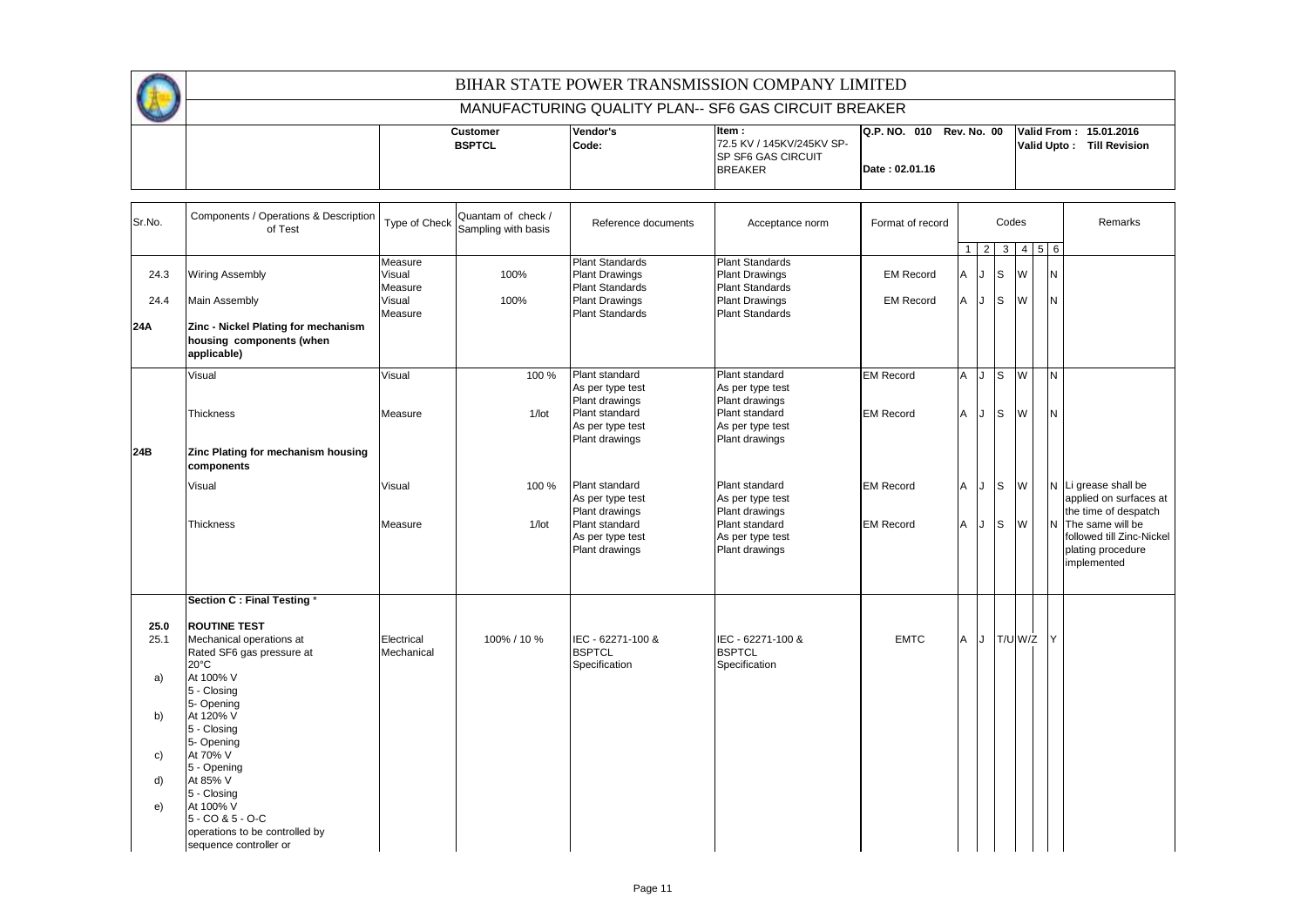|            | BIHAR STATE POWER TRANSMISSION COMPANY LIMITED                                                                     |                                                                                                                                     |                                           |                                       |                                                      |                  |     |  |       |                                        |                                                |         |  |
|------------|--------------------------------------------------------------------------------------------------------------------|-------------------------------------------------------------------------------------------------------------------------------------|-------------------------------------------|---------------------------------------|------------------------------------------------------|------------------|-----|--|-------|----------------------------------------|------------------------------------------------|---------|--|
|            |                                                                                                                    |                                                                                                                                     |                                           |                                       | MANUFACTURING QUALITY PLAN-- SF6 GAS CIRCUIT BREAKER |                  |     |  |       |                                        |                                                |         |  |
|            |                                                                                                                    | Item:<br>Vendor's<br><b>Customer</b><br>72.5 KV / 145KV/245KV SP-<br><b>BSPTCL</b><br>Code:<br>SP SF6 GAS CIRCUIT<br><b>BREAKER</b> |                                           |                                       | Q.P. NO. 010 Rev. No. 00<br>Date: 02.01.16           |                  |     |  |       | <b>Valid Upto:</b>                     | Valid From: 15.01.2016<br><b>Till Revision</b> |         |  |
| Sr.No.     | Components / Operations & Description<br>of Test                                                                   | Type of Check                                                                                                                       | Quantam of check /<br>Sampling with basis | Reference documents                   | Acceptance norm                                      | Format of record |     |  | Codes |                                        |                                                | Remarks |  |
| f)         | operational analyzer<br>At 50% V<br>One opening                                                                    |                                                                                                                                     |                                           |                                       |                                                      |                  |     |  |       | $1 \mid 2 \mid 3 \mid 4 \mid 5 \mid 6$ |                                                |         |  |
| 25.2<br>a) | Measurement of speed and<br>time (Curves to be obtained by<br>operational analiser)<br>At 100% V Opening Operation | Elecrical<br>Mechanical                                                                                                             | 100% / 10 %                               | <b>BSPTCL</b> approved<br>Data Sheets | <b>BSPTCL</b> approved<br>Data Sheets                | <b>EMTC</b>      | A J |  |       | T/U W/Z                                |                                                |         |  |
| b)         | At 100% V Closing Operation                                                                                        |                                                                                                                                     |                                           | <b>BSPTCL</b> approved<br>Data Sheets | <b>BSPTCL</b> approved<br>Data Sheets                |                  |     |  |       |                                        |                                                |         |  |
| c)         | At 120% V Opening Operation                                                                                        |                                                                                                                                     |                                           | <b>BSPTCL approved</b><br>Data Sheets | <b>BSPTCL</b> approved<br><b>Data Sheets</b>         |                  |     |  |       |                                        |                                                |         |  |

Data Sheets

Data Sheets

Data Sheets

Data Sheets (Reclosing Time) Initiation of opening coil in first O to contact close time less than 300ms during O-CO operation<br>BSPTCL approved

Data Sheets T- 60 ms (Max.) T= contact touch in close operation to contact separation in subsequent opening<br>BSPTCL approved

Data Sheets T- 60 ms (Max.)  $T = \text{contact}$  touch in close operation to contact separation in subsequent opening

d) At 120% V Closing Operation **BSPTCL approved** BSPTCL approved BSPTCL approved BSPTCL approved BSPTCL approved

e) At 70% V Opening Operation **BSPTCL approved** BSPTCL approved BSPTCL approved BSPTCL approved BSPTCL approved

f) At 85% V Closing Operation **BSPTCL approved** BSPTCL approved BSPTCL approved BSPTCL approved BSPTCL approved

g)  $\begin{array}{|c|c|c|c|}\n\hline\n\text{At 100% V O-CO Operation} & & & \text{BSPTCL approved} & & \text{BSPTCL approved} \\
\hline\n\end{array}$ 

h) At 100% V CO Operation and BSPTCL approved BSPTCL approved pata Sheets

i) At 120% V CO Operation and BSPTCL approved BSPTCL approved BSPTCL approved BSPTCL approved BSPTCL approved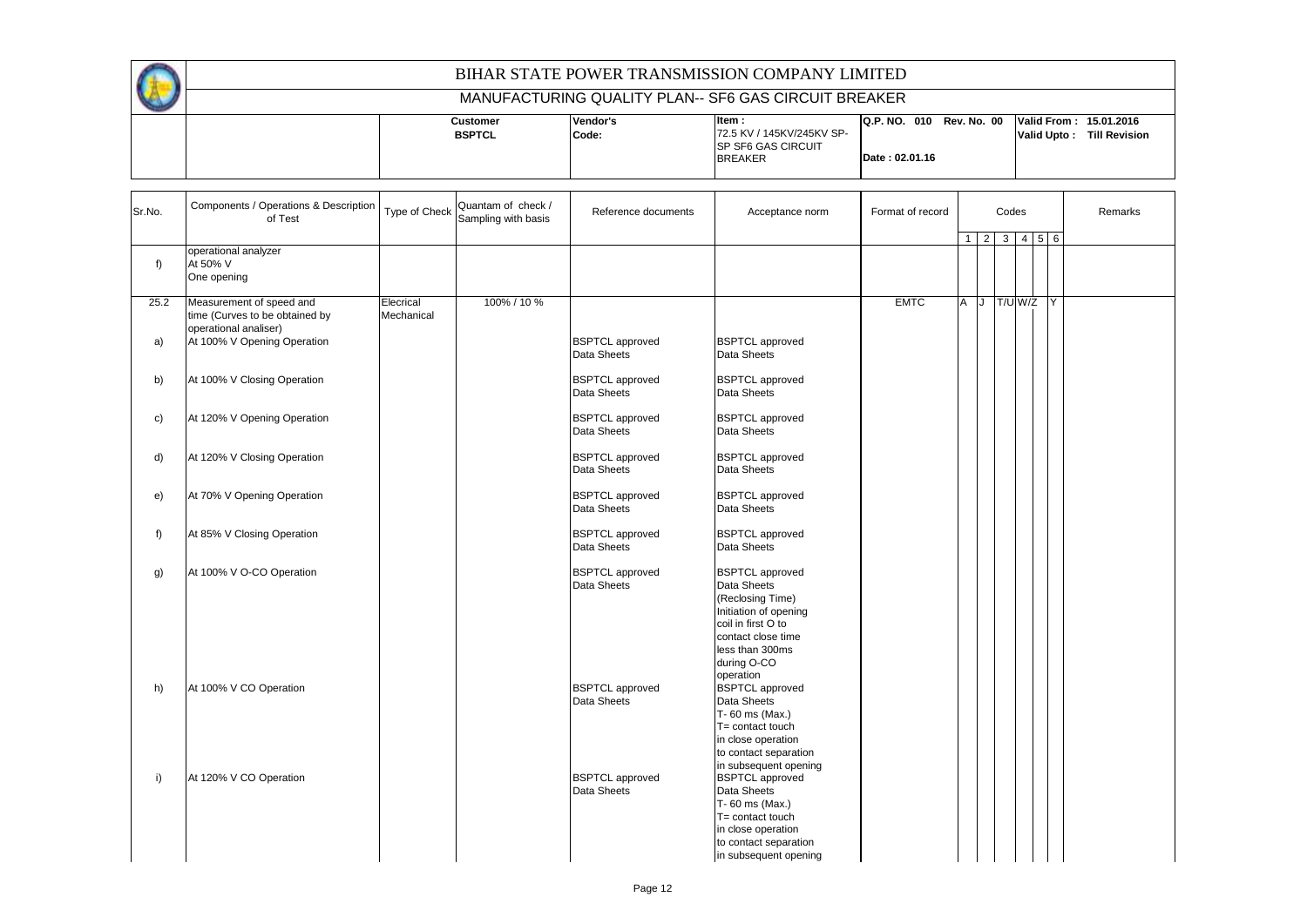|  |                 |          | BIHAR STATE POWER TRANSMISSION COMPANY LIMITED           |                                                  |  |             |               |
|--|-----------------|----------|----------------------------------------------------------|--------------------------------------------------|--|-------------|---------------|
|  |                 |          | MANUFACTURING QUALITY PLAN-- SF6 GAS CIRCUIT BREAKER     |                                                  |  |             |               |
|  | <b>Customer</b> | Vendor's | Item:                                                    | IQ.P. NO. 010 Rev. No. 00 Valid From: 15.01.2016 |  |             |               |
|  | <b>BSPTCL</b>   | Code:    | 172.5 KV / 145KV/245KV SP-<br><b>ISP SF6 GAS CIRCUIT</b> |                                                  |  | Valid Upto: | Till Revision |
|  |                 |          | <b>BREAKER</b>                                           | Date: 02.01.16                                   |  |             |               |
|  |                 |          |                                                          |                                                  |  |             |               |

| Sr.No.     | Components / Operations & Description<br>of Test                           | Type of Check              | Quantam of check /<br>Sampling with basis | Reference documents                                                                 | Acceptance norm                                                                                                                                     | Format of record | Codes<br>$1 \ 2 \ 3 \ 4 \ 5 \ 6$ |           |  |  |             |     |  | Remarks |
|------------|----------------------------------------------------------------------------|----------------------------|-------------------------------------------|-------------------------------------------------------------------------------------|-----------------------------------------------------------------------------------------------------------------------------------------------------|------------------|----------------------------------|-----------|--|--|-------------|-----|--|---------|
|            |                                                                            |                            |                                           |                                                                                     |                                                                                                                                                     |                  |                                  |           |  |  |             |     |  |         |
| j)         | At 85% V CO Operation                                                      |                            |                                           | <b>BSPTCL</b> approved<br>Data Sheets                                               | <b>BSPTCL</b> approved<br>Data Sheets<br>T-60 ms (Max.)<br>T= contact touch<br>in close operation<br>to contact separation<br>in subsequent opening |                  |                                  |           |  |  |             |     |  |         |
| 25.3       | MV drop (Contact resistance)                                               | Electrical                 | 100% / 10 %                               | IEC - 62271-100<br><b>BSPTCL</b><br>Specification &<br>Approved data sheet          | IEC - 62271-100<br><b>BSPTCL</b><br>Specification &<br>Approved data sheet<br>and valid type test value                                             | <b>EMTC</b>      | A                                | J T/U W/Z |  |  |             | Y   |  |         |
| 25.4       | <b>Dynamic Contact Resistance</b><br>Measurement                           | Electrical                 | 100% / 10 %                               | <b>BSPTCL</b><br>Specification                                                      | <b>BSPTCL</b><br>Specification                                                                                                                      | <b>EMTC</b>      | A                                | IJ        |  |  | T/U W/Z Y   |     |  |         |
| 25.5       | Gas Leakage                                                                | Physical                   | 100% / 10 %                               | IEC - 62271-100<br><b>BSPTCL</b><br>Specification &<br>Approved data sheet          | IEC - 62271-100<br><b>BSPTCL</b><br>Specification &<br>Approved data sheet<br>Max. 0.02cc/hr/joint<br>(max. 10ppm)                                  | <b>EMTC</b>      | A                                | J T/U W/Z |  |  |             | Y   |  |         |
| 25.6<br>a) | <b>ELECTRICAL SEQUENCE</b><br><b>CHECK</b><br>Pole discrepancy / Emergency | Electrical                 | 100% / 10 %                               |                                                                                     |                                                                                                                                                     | <b>EMTC</b>      | A                                |           |  |  | J T/U W/Z Y |     |  |         |
| b)<br>c)   | tripping<br>Antipumping<br>Other A.C.Circuit check                         |                            |                                           | <b>BSPTCL</b><br>Specification<br><b>BSPTCL</b><br>Specification /<br>Appd. Drawing | <b>BSPTCL</b><br>Specification<br><b>BSPTCL</b><br>Specification /<br>Appd. Drawing                                                                 |                  |                                  |           |  |  |             |     |  |         |
| 25.7       | Stored energy test                                                         | Electrical &<br>Mechanical | 100% / 10 %                               | <b>BSPTCL</b><br>Approved Data<br><b>Sheets</b>                                     | <b>BSPTCL</b><br><b>Approved Data</b><br>Sheets O-C-O (min)                                                                                         | <b>EMTC</b>      | A                                | J T/U W/Z |  |  |             | Y   |  |         |
| 25.8       | <b>Wiring Check</b>                                                        | Visual                     | 100% / 10 %                               | <b>BSPTCL</b><br>Approved Drawing                                                   | <b>BSPTCL</b><br>Approved Drawing                                                                                                                   | <b>EMTC</b>      | A                                |           |  |  | J T/U W/Z Y |     |  |         |
| 25.9       | A) Stroke of operation<br>mechanism                                        | Measure                    | 100% / 10 %                               | <b>BSPTCL</b><br>Approved Data<br><b>Sheets</b>                                     | <b>BSPTCL</b><br>Approved Data<br><b>Sheets</b>                                                                                                     | <b>EMTC</b>      | A                                | J T/U W/Z |  |  |             | IY. |  |         |
|            | B) Wipe                                                                    | Measure                    |                                           | <b>BSPTCL</b><br>Approved Data<br><b>Sheets</b>                                     | Min.-95mm<br>Max. - 101mm<br><b>BSPTCL</b><br>Approved Data                                                                                         |                  |                                  |           |  |  |             |     |  |         |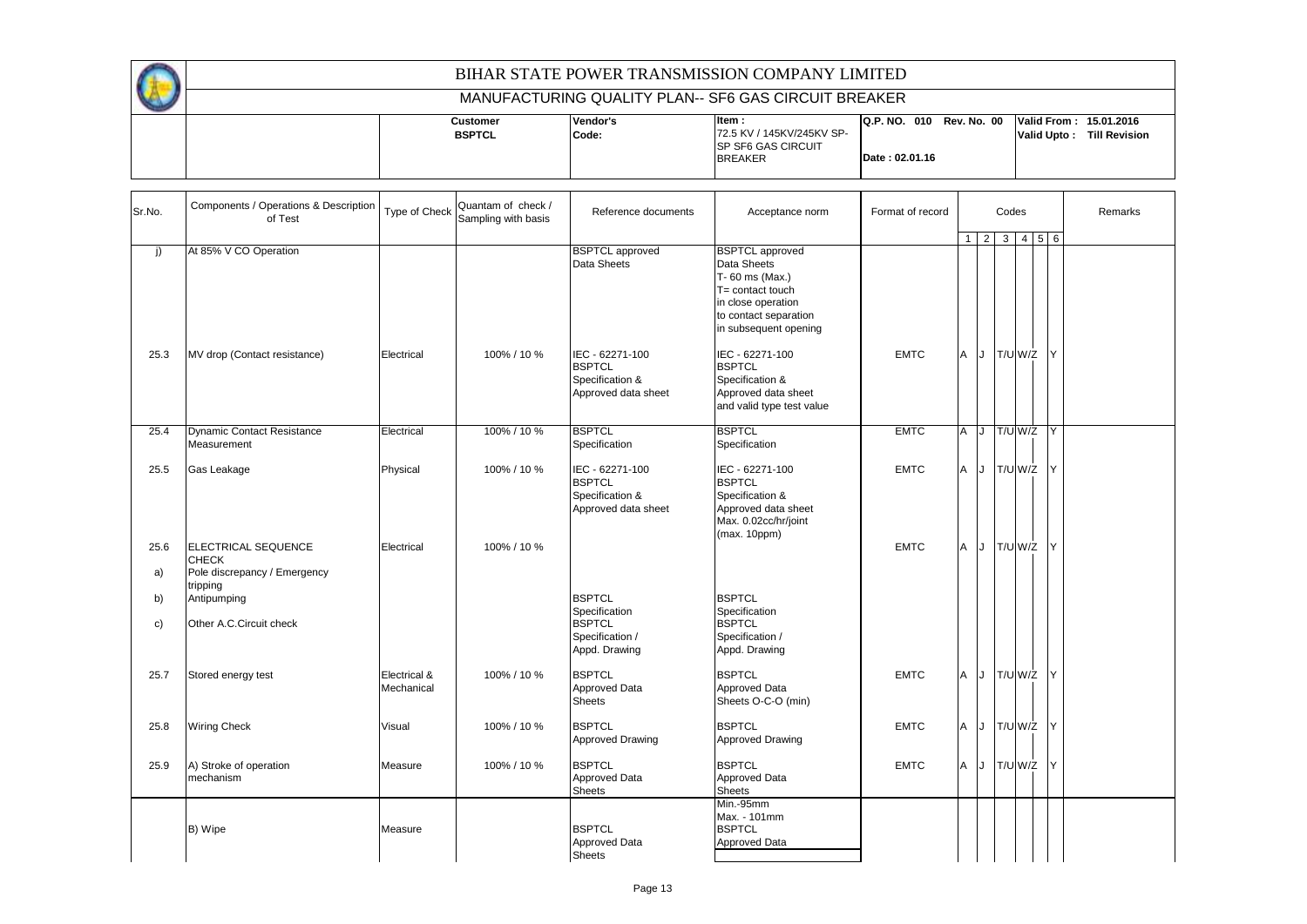|                                                      |                                  |                   | BIHAR STATE POWER TRANSMISSION COMPANY LIMITED                                      |                                                                   |  |                    |                      |  |  |  |  |  |  |
|------------------------------------------------------|----------------------------------|-------------------|-------------------------------------------------------------------------------------|-------------------------------------------------------------------|--|--------------------|----------------------|--|--|--|--|--|--|
| MANUFACTURING QUALITY PLAN-- SF6 GAS CIRCUIT BREAKER |                                  |                   |                                                                                     |                                                                   |  |                    |                      |  |  |  |  |  |  |
|                                                      | <b>Customer</b><br><b>BSPTCL</b> | Vendor's<br>Code: | ltem :<br>72.5 KV / 145KV/245KV SP-<br><b>ISP SF6 GAS CIRCUIT</b><br><b>BREAKER</b> | Q.P. NO. 010 Rev. No. 00 Valid From: 15.01.2016<br>Date: 02.01.16 |  | <b>Valid Upto:</b> | <b>Till Revision</b> |  |  |  |  |  |  |

| Sr.No. | Components / Operations & Description<br>of Test              | Type of Check | Quantam of check /<br>Sampling with basis | Reference documents                                    | Acceptance norm                                                                                                      | Format of record | Codes<br>$2 \mid 3 \mid 4 \mid 5 \mid 6 \mid$ |           |              | Remarks                 |  |
|--------|---------------------------------------------------------------|---------------|-------------------------------------------|--------------------------------------------------------|----------------------------------------------------------------------------------------------------------------------|------------------|-----------------------------------------------|-----------|--------------|-------------------------|--|
| 25.10  | 2 kV Test on<br>I) Control circuit<br>ii) Aux. Circuit        | Electrical    | 100% / 10 %                               | IEC - 62271-100 &<br><b>BSPTCL</b><br>Specification    | IEC - 62271-100 &<br><b>BSPTCL</b><br>Specification<br>Should withstand<br>2 kV for 1 minute                         | <b>EMTC</b>      | A                                             | J T/U W/Z | $\mathsf{Y}$ |                         |  |
| 25.11  | Checks on drive units                                         | Electrical    | 100% / 10 %                               | <b>BSPTCL</b><br><b>Approved Data</b><br><b>Sheets</b> | <b>BSPTCL</b><br><b>Approved Data</b><br><b>Sheets</b><br>Coil resistance<br>trip coil & close coil                  | <b>EMTC</b>      | A<br>IJ                                       | T/U W/Z   |              | $\mathsf{I} \mathsf{Y}$ |  |
| 25.12  | Verification of setting of density<br>monitor switch at CGL   | Electrical    | 100% / 10 %                               | <b>BSPTCL</b><br>Approved drawing                      | <b>BSPTCL</b><br>Approved drawing                                                                                    | <b>EMTC</b>      | A                                             | J T/U W/Z |              | IY.                     |  |
| 25.13  | <b>HV</b> test                                                | Electrical    | 100% / 10 %                               | IEC - 62271-100 &                                      | IEC - 62271-100 &                                                                                                    | <b>EMTC</b>      | A                                             | J T/U W/Z |              | IY.                     |  |
| a)     | Between contacts<br>(Breaker in open condition)               |               |                                           | <b>BSPTCL</b><br>Specification.                        | <b>BSPTCL</b><br>Specification.Should<br>275 kV for 145 kV<br>460 kV for 245 kV<br>for 1 minute                      |                  |                                               |           |              |                         |  |
| b)     | Between live parts to ground<br>(Breaker in closed condition) |               |                                           | IEC - 62271-100 &<br><b>BSPTCL</b><br>Specification.   | IEC - 62271-100 &<br><b>BSPTCL</b><br>Specification.Should<br>275 kV for 145 kV<br>460 kV for 245 kV<br>for 1 minute |                  |                                               |           |              |                         |  |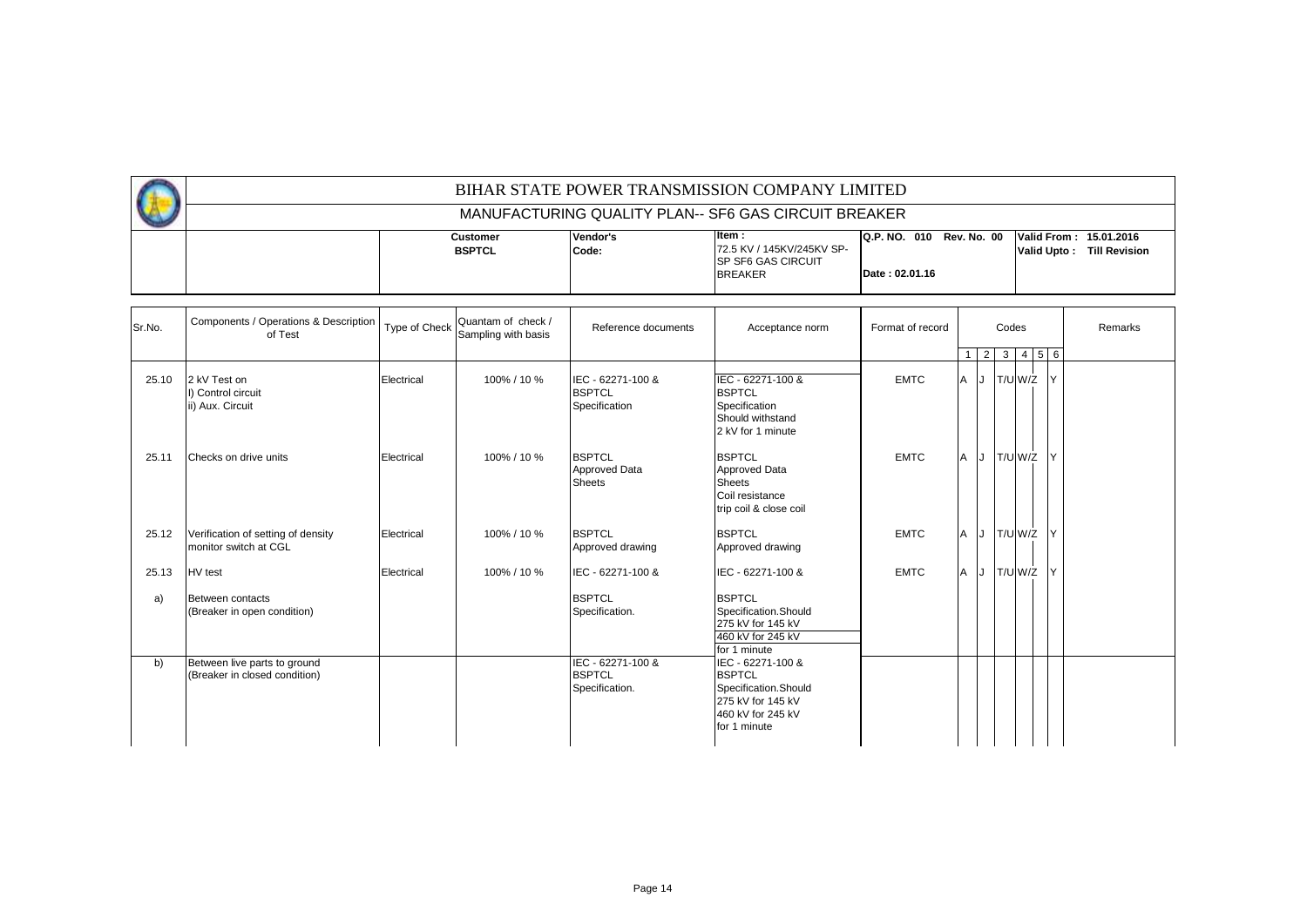| BIHAR STATE POWER TRANSMISSION COMPANY LIMITED       |                                  |                   |                                                                                    |                |  |                                                                                               |  |  |  |  |
|------------------------------------------------------|----------------------------------|-------------------|------------------------------------------------------------------------------------|----------------|--|-----------------------------------------------------------------------------------------------|--|--|--|--|
| MANUFACTURING QUALITY PLAN-- SF6 GAS CIRCUIT BREAKER |                                  |                   |                                                                                    |                |  |                                                                                               |  |  |  |  |
|                                                      | <b>Customer</b><br><b>BSPTCL</b> | Vendor's<br>Code: | ltem:<br>72.5 KV / 145KV/245KV SP-<br><b>ISP SF6 GAS CIRCUIT</b><br><b>BREAKER</b> | Date: 02.01.16 |  | Q.P. NO. 010 Rev. No. 00 Valid From: 15.01.2016<br><b>Till Revision</b><br><b>Valid Upto:</b> |  |  |  |  |

| Sr.No. | Components / Operations & Description   Type of Check   C<br>of Test                                                     |        | Quantam of check /<br>Sampling with basis | Reference documents  | Acceptance norm                                                                 | Format of record |          | Codes |          |           | Remarks |
|--------|--------------------------------------------------------------------------------------------------------------------------|--------|-------------------------------------------|----------------------|---------------------------------------------------------------------------------|------------------|----------|-------|----------|-----------|---------|
|        |                                                                                                                          |        |                                           |                      |                                                                                 |                  |          |       |          | 5 6       |         |
|        | 26 Section D: Packing & Dispatch                                                                                         |        |                                           |                      |                                                                                 |                  |          |       |          |           |         |
|        | 26.1 Visual                                                                                                              | Visual | 100%                                      | <b>EM Check list</b> | <b>EM Check list</b>                                                            | <b>EM Record</b> | IА.      | Is    | W        | <b>IN</b> |         |
|        | 26.2 Verification of Completeness                                                                                        | Visual | 100%                                      | <b>EM Check list</b> | <b>EM Check list</b>                                                            | <b>EM Record</b> | <b>A</b> | IS.   | <b>W</b> | IN.       |         |
|        | 26.3 Check of Dispatch Instructions/Clearance Visual<br>Despatch Authorization<br>reference of packing /<br>Packing list |        | 100%                                      | Authorization        | Dispatch Instructions/Clearanc Dispatch Instructions/Clearance<br>Authorization | <b>EM Record</b> | A        | Is    | W        | <b>N</b>  |         |

**\* Samples of Witnessing : T - 75%, U - 25%.**